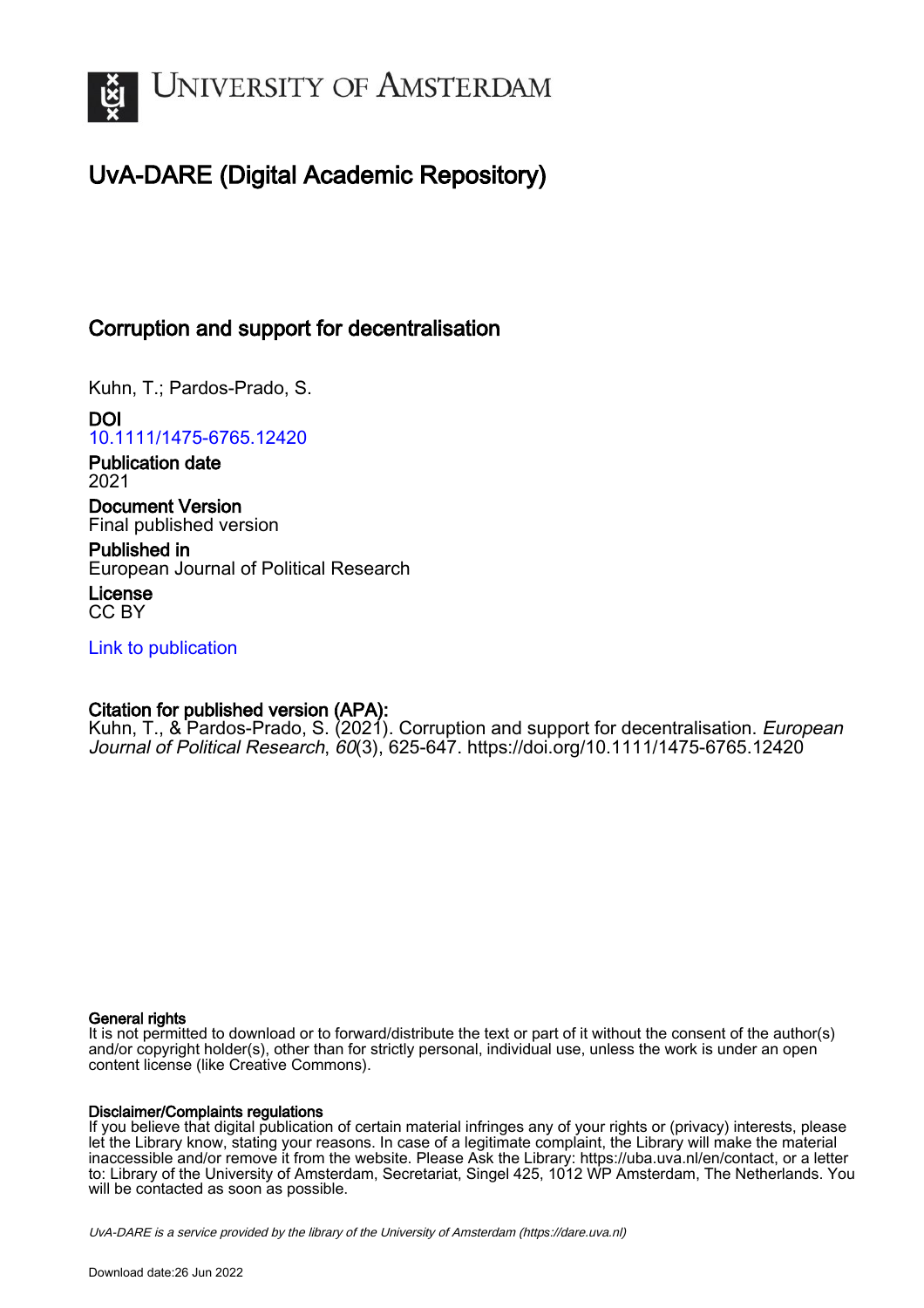# **Corruption and support for decentralisation**

THERESA KUHN<sup>1</sup> **D** & SERGI PARDOS-PRADO<sup>2</sup> **D** 

<sup>1</sup>*Department of Political Science, University of Amsterdam, The Netherlands;* <sup>2</sup>*School of Social and Political Sciences, University of Glasgow, United Kingdom*

**Abstract.** Existing explanations of individual preferences for decentralisation and secession focus on collective identity, economic considerations and party politics. This paper contributes to this literature by showing that preferences for fiscal and political decentralisation are also driven by concern about the quality of government in the face of corruption. It makes two claims. Firstly, information on national-level corruption decreases satisfaction with national politicians, and subsequently increases preferences for decentralisation and secession. Secondly, information on regional-level corruption pushes citizens of highly corrupt regions to prefer national retrenchment and unitary states. The effects of this political compensation mechanism crosscut national identities and involve regions that are not ethnically or economically different from the core. We test our argument using a survey experiment in Spain and confirm its cross-national generalisability with data from the European Values Study.

**Keywords:** corruption; support for decentralisation; benchmark theory; survey experiment; mediation analysis

#### **Introduction**

Decentralisation has been one of the most important political developments of the past few decades as many developing and advanced democracies have delegated authority to subnational governments (Falleti 2010; Hooghe et al. 2016; Marks et al. 2008; Rodden 2004; Wibbels 2006). Despite the political salience of this phenomenon, the micro-foundations of public preferences for decentralisation have received scarce scholarly attention. This research gap is particularly pressing given the unexpected polarisation of some centre-periphery conflicts in Europe, and the recent role of regional inequalities fuelling the success of nationalist and populist parties (Colantone & Stanig 2018; Golder 2016). Understanding the mechanisms behind centre–periphery conflicts has become a particularly relevant endeavour.

In this paper, we argue that corruption and quality of governance at different geographical levels are a key determinant of preferences for more or less decentralisation. More specifically, we show that information on central-level corruption directly increases public support for decentralisation, and indirectly increases support for decentralisation and self-determination through dissatisfaction with the national government. Similarly, information on corruption at regional levels can trigger more support for recentralisation in highly corrupt regions. This compensation hypothesis builds on the benchmarking argument which is used to explain support for European integration (Bauhr & Charron 2018; De Vries 2018; Sánchez-Cuenca 2000), and proves to be an important mechanism to understand sub-national centre-periphery conflicts. More importantly, the effects of corruption awareness cut across different partisan loyalties and national identities and transcend the opposition between economic and cultural explanations found in the literature so far.

We test our argument in a vignette design using a large-scale representative survey experiment in Spain. To study the causal effect of corruption on preferences for decentralisation, we randomise

© 2020 The Authors. *European Journal of Political Research* published by John Wiley & Sons Ltd on behalf of European Consortium for Political Research This is an open access article under the terms of the [Creative Commons Attribution](http://creativecommons.org/licenses/by/4.0/) License, which permits use, distribution and reproduction in any medium, provided the original work is properly cited.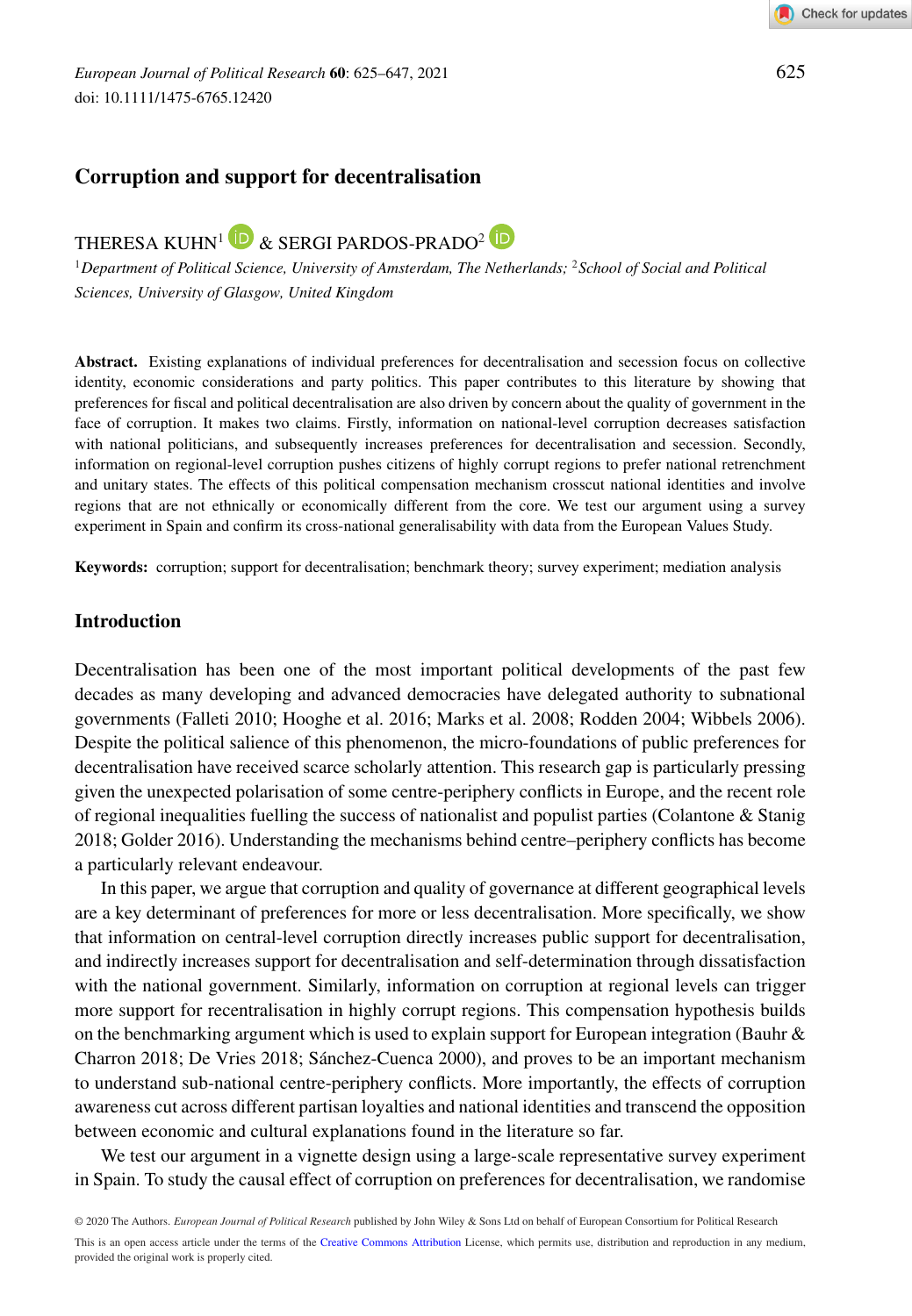a set of national and regional corruption primes. We scrutinise the external validity of our findings by analysing the relationship between corruption perception and support for decentralisation using cross-national survey data from the European Values Study (EVS).

This paper contributes to existing research on support for decentralisation in three ways. Firstly, it provides a new theoretical framework by highlighting the importance of low quality of governance at different geographical levels of government. With the exception of Guinjoan  $\&$ Rodon (2014) who see support for decentralisation as endogenous to the political system, extant research has almost exclusively focused on collective identity (Liñeira & Cetra 2015, Maio et al. 2003; Serrano 2013), economic considerations (Balcells et al. 2015; Beramendi 2012; Muñoz & Tormos 2015) and party politics (Amat 2012; Brancati 2006; Torcal & Mota 2013; Toubeau & Wagner 2016) as main explanations for decentralisation preferences. Our approach brings political factors back in, and it challenges the conventional view that claims for decentralisation and independence are limited to regions that are economic and/or cultural outliers vis-à-vis the rest of the state.

Secondly, our paper also speaks to the literature on how corruption affects public opinion. While the effect of corruption on voting behaviour seems to be moderated by ideological priors and a number of utility calculations (Anduiza et al. 2013; De Vries & Solaz 2017; Fernández-Vázquez et al. 2016), the effect on support for decentralisation seems more pervasive. Our mediation and moderation analyses show that corruption affects decentralisation preferences mainly through governmental satisfaction (Anderson & Tverdova 2003; Hakhverdian & Mayne 2012), and not via nationalism nor partisan identities. This implies that the polarisation of centre–periphery conflicts is not only caused by economic utilitarianism or competing collective identities, but also seems to be a reaction to a poor quality of governance.

Thirdly, this paper brings the scholarly discussion on support for decentralisation a step further by shedding light on causality. Existing studies mainly rely on observational data, which is vulnerable to unobserved and reciprocal relationships between preferences and institutions. In contrast, our methodological strategy combining a survey experiment, mediation analysis and cross-national survey analysis helps us to maximise both external and internal validity.

#### **Public support for decentralisation: The state of the art**

Existing research on attitudes towards decentralisation has emphasised three aspects: economic inequality, collective identity, and party politics. We shortly discuss these approaches before introducing corruption as an additional explanatory factor.

Support for decentralisation is often explained by redistributive conflicts in the context of pronounced interregional economic inequality (Beramendi 2012). Under the assumption of progressive taxation, net transfers of resources and income-maximising motivations, citizens in wealthy regions are expected to support decentralisation to keep taxpayers' money at home. In contrast, regions that do not fare well economically rely on interregional fiscal transfers, and therefore, their residents are expected to be more reserved about decentralisation. In a survey experiment in Spain, Balcells et al. (2015) find that regional income positions influence citizen support for interregional redistribution, especially if voters are informed about the true income of their region. Focusing on individual differences, a study on public support for Catalan secession from Spain (Muñoz & Tormos 2015) shows that exposure to information highlighting either the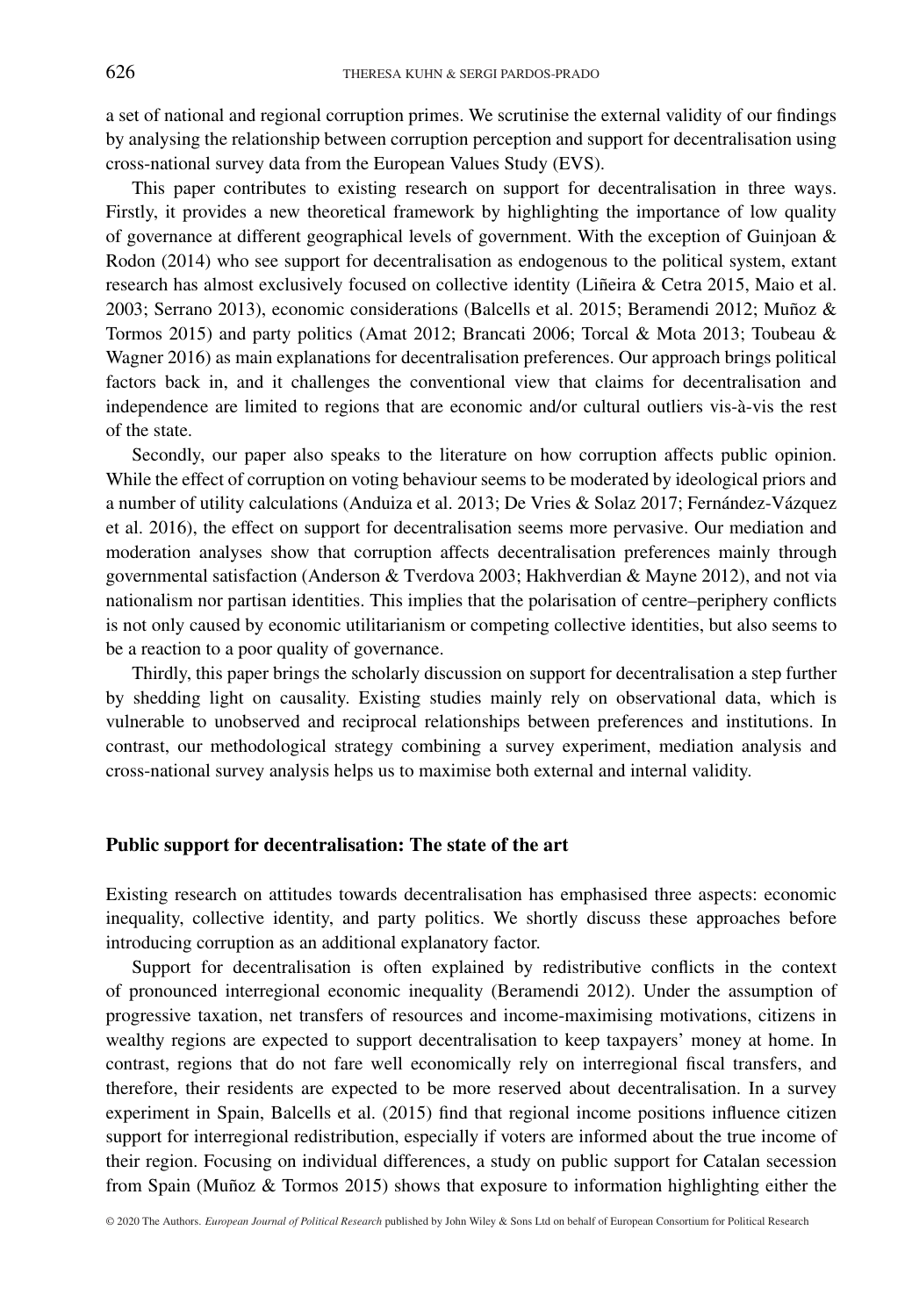economic costs or benefits of independence significantly influence attitudes towards secession, especially among individuals with dual identifications with Catalonia and Spain.

The other key explanation of support for decentralisation refers to collective identity (Forsyth 1989; Keating 2001; Liñeira & Cetra 2015; Maio et al. 2003; Marks et al. 2008; Serrano 2013; Henderson et al. 2015). Culturally and/or ethnically distinct regions develop competing subnational identities, which lead to public demands for sovereignty. As Marks et al. (2008: 175) argue, 'individuals prefer rulers who share their ethno-cultural norms'. Hence, strong subnational identities drive public support for decentralisation. In the words of Brancati (2006: 658), 'strong regional identities are the basis for all forms of secessionism'. Central states use decentralisation and federalism as 'an antidote to nationalism' (Smith 1995: 3): by granting more rights and independence to subnational units, central institutions hope to appease regional upsurges. The examples of Quebec, Catalonia, the Basque Country and Flanders are a case in point. More generally, Hooghe & Marks (2009: 2013) argue that government structures are a result of the tension between efficiency of governance and community.

Empirical research finds some support for these expectations. Using field and laboratory experiments prior to a referendum on the devolution from Britain to Wales, Maio et al. (2003) find that intergroup attitudes are significantly related to support for devolution. Analysing survey data from Catalonia, Serrano (2013) finds that Catalan identifiers are more likely to support Catalan independence. However, challenging the identity hypothesis, his analyses also show that Catalan independence receives widespread support across the entire Catalan society, not only among voters with strong Catalan identifications. Using experiments in Spain, Balcells et al. (2015) find that out-group concerns regarding ethnically and culturally distinct regions structure support for redistribution across Spanish regions.

Finally, previous research has also highlighted the role of party politics (Amat 2012; Brancati 2006; Guinjoan & Rodon 2014; Torcal & Mota 2013; Toubeau & Wagner 2016). Political parties, both at the central and at the regional level, can structure public opinion by putting issues of decentralisation on the political agenda, by making decentralisation salient and by framing and reinterpreting it (Riker 1990). According to Brancati (2006), regional parties play a crucial role in promoting claims for secessionism, and in extreme cases, in fuelling ethnic conflict. They do so by 'reinforcing ethnic and regional identities, producing legislation that causes certain groups to feel threatened in a country, and mobilising groups to engage in ethnic conflict and secessionism or supporting terrorist organisations that participate in these activities' (Brancati 2006: 656). Using representative survey data from Spain, Torcal & Mota (2013) find that both national and regional parties influence preferences for the territorial organisation of the state. Guinjoan & Rodon (2014) show that in Spanish regions without a different subnational identity, political parties can effectively stir support for decentralisation among voters. Also focusing on Spain, Amat (2012: 450) shows that 'the rhetoric of political parties can influence the nature of inter-regional redistributive preferences by affecting the saliency of nationalism'.

#### **Theory and hypotheses**

While we do not question the relevance of collective identity, economic considerations, or party politics, we argue that existing research has largely ignored a highly relevant piece in the puzzle of support for decentralisation: concern about the quality of governance – a very prominent aspect of which is political corruption (Holmberg et al. 2009). We define corruption as 'the misuse of an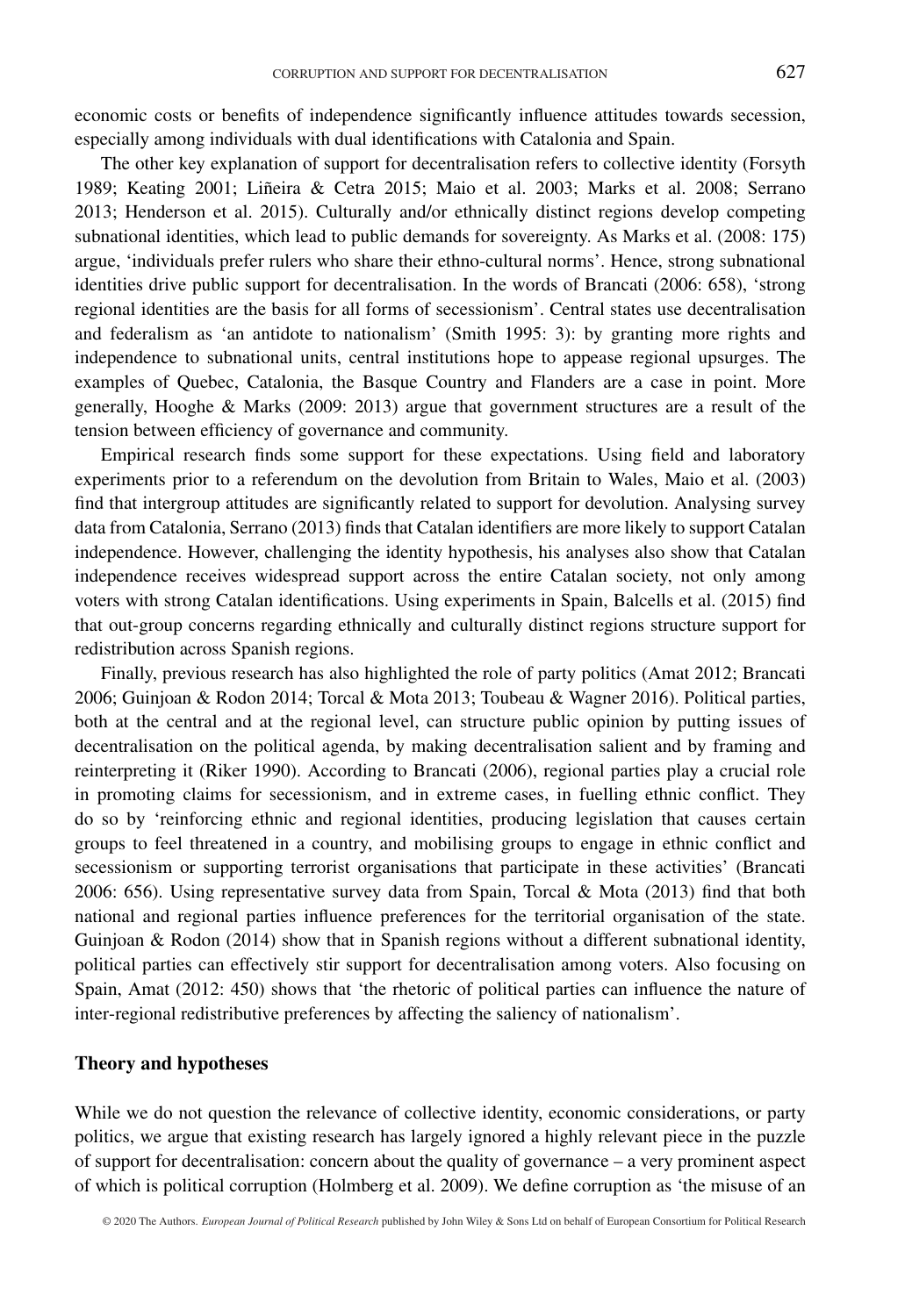official position for one's own private benefit or the benefit of a certain group in society' (Neudorfer & Neudorfer 2015: 3; see also De Vries & Solaz 2017; Rose-Ackerman 1999; Sandholtz & Koetzle 2000). We therefore focus on political performance and governance, and not on the merits of different institutional designs.

We argue that citizens follow a compensation mechanism whereby information on corruption at one geographical level increases dissatisfaction with that very same tier, and subsequently increases preferences for an alternative level of government. The compensation hypothesis has been developed in the literature analysing support for European integration but has not been applied to the study of sub-national politics. Sánchez-Cuenca (2000) developed and tested a model based on a political cost-benefit analysis with the following prediction: poor performance and corruption in national institutions, coupled with positive evaluations of supranational ones, will trigger support for European levels of government. This argument has been subsequently incorporated into a more general *benchmarking* theory of support for European integration (De Vries 2018). According to this framework, citizens rely on informational shortcuts and express political support for supranational integration depending on how national institutions are performing. The compensation hypothesis has received notable empirical support in the previous literature (Bauhr & Charron 2018; De Vries 2018; Kritzinger 2003; Muñoz et al. 2011).

There are good reasons to expect similar mechanisms with respect to preferences for subnational decentralisation. The implication for corruption at the central government level is clear: when citizens are exposed to information on corruption at the central level, preferences for regional levels of government should increase. Macro-level perspectives in the literature have focused on higher quality of governance as the main motivation for decentralisation (Escobar-Lemmon & Ross 2014; Fisman & Gatti 2002; Lederman et al. 2005; Riker 1975; Rose-Ackerman 1999; Weingast 1995; Wibbels 2006). The link between these macro-approaches and the study of public attitudes, however, remains surprisingly underexplored. This leads to the first hypothesis:

*H1:* Information on corruption at the central level of government will increase support for decentralisation.

When corruption is present in regional governments, the compensation hypothesis would expect an increased opportunity for recentralisation. However, while in the scenario described in H1, there is only one central government to benchmark, corruption at the regional level involves different regions with varying levels of performance. If benchmarking is indeed a heuristic, the effect of information on widespread regional corruption should be conditional on the level of corruption in that region compared to other regions. Information on regional corruption among regions that are themselves more corrupt than average should increase preferences for recentralisation. The benefits of delegating power to the central state to get rid of particularistic and local corruption practices could outweigh the costs of doing so.

But the cost-benefit analysis is not the same for a low corruption region in a context of generalised regional corruption. Centralising power in that context could increase the cost of redistribution to poorly performing regions in cases where there is a centralised authority, and hence increase the burden of coordinating with corrupt regions. This benchmarking logic thus provides a novel conditional expectation between general corruption levels and the relative performance of the region:

© 2020 The Authors. *European Journal of Political Research* published by John Wiley & Sons Ltd on behalf of European Consortium for Political Research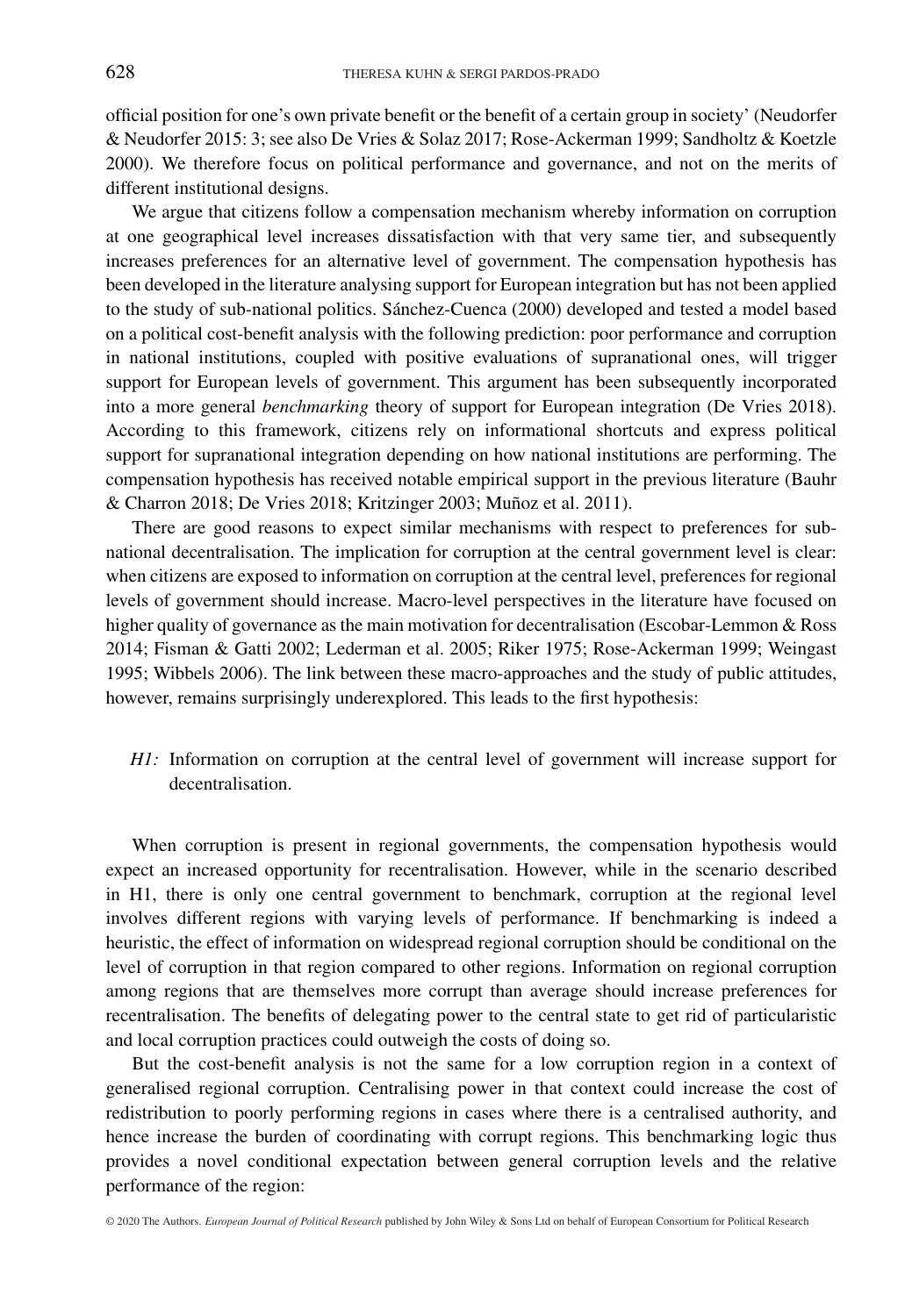*H2*: Information on corruption at the regional level of government will increase (decrease) support for centralisation in regions with relatively high (low) levels of corruption.

If corruption awareness indeed influences support for decentralisation, it is theoretically and empirically relevant to investigate the underlying mechanism of this relationship. There are good reasons to expect that corruption awareness decreases satisfaction with politicians at that particular level. H1 and H2 imply a political performance mechanism. Stokes (1963: 372) referred to corruption as a typical valence issue: voters should generally perceive corruption as an undesirable political outcome and favour the politician that is least associated with it. Moreover, corruption decreases the government's ability of public goods provision and distorts the outcome of political processes (Mauro 1995; Rose-Ackerman 1999). A large body of research shows that awareness of corruption indeed decreases citizen satisfaction with, and trust in, political leaders (Anderson & Goodyear-Grant 2010; Bowler et al. 2007; Hakhverdian & Mayne 2012; Rothstein & Eek 2009; Seligson, 2002; Wagner et al. 2009). In a similar vein, Guinjoan & Rodon (2014) show that satisfaction with the regional government is linked to support for decentralisation. Therefore, we expect the following indirect causal mechanism:

*H3:* Information on corruption at the central (regional) level of government should decrease satisfaction with that level of government, and subsequently increase (decrease) support for decentralisation.

It is important to note that the benchmarking argument presented here is not contradictory with standard accountability theories expecting voters to punish corrupt incumbents (De Vries  $\&$ Solaz 2017). On the basis of classical approaches to institutional design, it is reasonable to assume that the division of power between parties and in parliaments is independent from federal and territorial dimensions of competition (Lijphart 2012). This means that in a context of national corruption, for instance, it is not contradictory to expect *both* an electoral punishment of the national incumbent, and an increased preference for proximal forms of government. The key for the validity of our argument is to show an exogenous impact of corruption on territorial preferences, and independently from partisan considerations and unobserved accountability dynamics that may also be at play.

#### **Empirical strategy**

We harness a unique online survey experiment conducted in Spain in 2015 to test our hypotheses empirically. We show the cross-national generalisability of our findings using EVS data. Spain lends itself well to the study of our question because debates on decentralisation and Catalan independence have frequently dominated the political agenda. Since Spain's transition to democracy in 1978, its Autonomous Communities<sup>1</sup> have increasingly received more rights (Hooghe et al. 2016: 495). Moreover, in the past few years, accounts of political corruption among politicians of the central and of the regional governments have made headlines (The Economist 2015). Therefore, we do not fear that respondents might not believe the information on corruption. In fact, the most prominent scandal of illegal party funding that has been salient in recent years (*Gürtel case)* implicated both national and regional politicians, so corruption at both levels is highly credible. Levels of corruption in Spain can be compared to other Western democracies. In the corruption perception index 2014 (Transparency International 2014), Spain ranked 37 out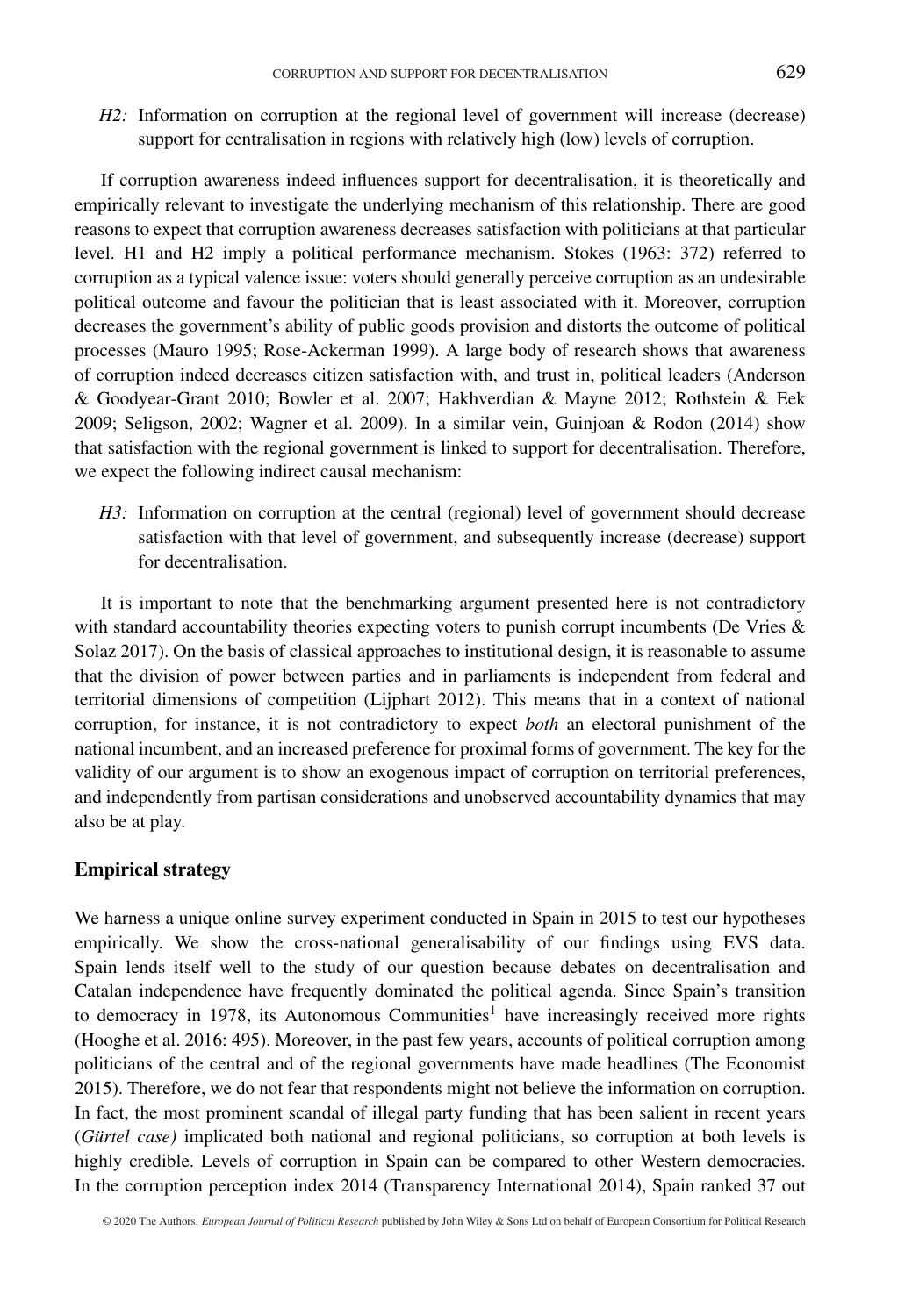of 174 countries; on par with Israel, and close to other EU member states such as Poland. Its corruption index score of 60 is slightly below the EU-28 average (65), indicating that it is somewhat more corrupt than the average EU member state.

#### **Survey experiment**

The online survey experiment was conducted among 1,920 respondents in Spain in spring 20152 (for descriptive statistics, see Table A1 in the online Appendix). Respondents were randomly assigned to one of the following conditions: (1) no corruption prime at all (*control group*), (2) a prime on corruption among Spanish politicians in general (*general corruption prime*), (3) a prime on corruption among politicians of the Spanish central government (*central corruption prime*) and (4) a prime on corruption among politicians of the governments of the Autonomous Communities (*regional corruption prime*). Hence, our experiment focuses on the (short-term) quality of government performance when a negative shock occurs and not on the (long-term) quality of the institutional design. Table A2 in the online Appendix presents the wording of our treatment conditions.<sup>3</sup> Table A3 in the online Appendix provides balance tests, confirming that the likelihood of belonging to one or another treatment group did not depend on any observable included in the models below. Table A7 and Figures A1 and A2 in the online Appendix provide the distribution of cases, treatments and outcomes across regions, indicating that sampling and randomisation worked well across the Spanish geography.

Decentralisation can entail shifts of authority to the subnational level in the administrative, political, fiscal and constitutional realm (Falleti 2010; Hooghe et al. 2016). We report results concerning political decentralisation in the paper; Table A4 in the online Appendix replicates our main models using preferences for fiscal decentralisation. After being exposed to the relevant vignette, all respondents were asked the following question, which serves as dependent variable:

We will now present some alternative forms of territorial organization in Spain. Which one do you agree with most: (1) A state with one central government without autonomous communities; (2) A state with autonomous communities as at present; (3) A state in which the autonomous communities have more autonomy than today; (4) A state in which the autonomous communities have the possibility of becoming independent states; Don't know.

Following Hypothesis 1, we expect that information on corruption at the central level triggers support for decentralisation. Hence, respondents in the treatment group (3) should be significantly more supportive of decentralisation than respondents in the control group (1).

Table 1 reports two multinomial logistic models with clustered standard errors at the regional level. The first model shows the unconditional effect of our corruption primes, and the second adds a number of potential confounders. Preference for the status quo serves as the reference category of the dependent variable. The control variables included are: subjective social class (working class, lower-middle class, middle class, upper-middle class); having completed higher education; leftright ideology (operationalised in a 0–10 scale where 0 is extreme left); national identity (where feeling attached only to one's region serves as the reference category); feeling close to *Partido Popular* (PP, Spanish conservative party in power during data collection) versus all other parties; and regional inequality (ratio between average regional per-capita GDP in Spain and each region's per capita GDP, where higher values correspond to poorer regions).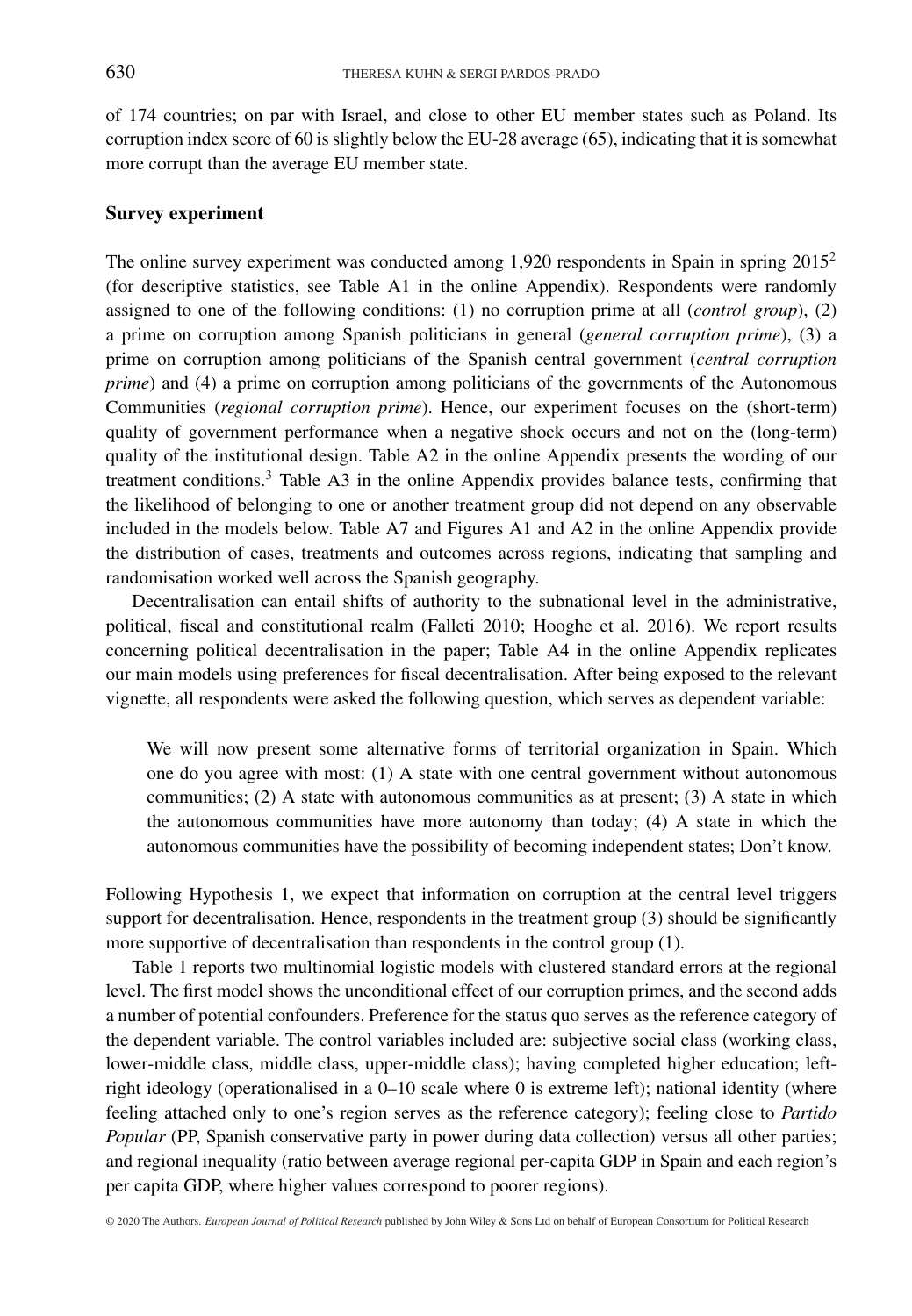| v                                       |  |
|-----------------------------------------|--|
| ٠                                       |  |
| I<br>۰.<br>۰.<br>×<br>M.<br>v<br>×<br>٠ |  |

|  |  |  |  |  | Table 1. Multinomial logit models predicting support for decentralisation |
|--|--|--|--|--|---------------------------------------------------------------------------|
|--|--|--|--|--|---------------------------------------------------------------------------|

|                                            | Model 1         | Model 2          |
|--------------------------------------------|-----------------|------------------|
| One central government vs. status quo      |                 |                  |
| No corruption prime                        | ref.            | ref.             |
| <b>General corruption prime</b>            | $-0.24(0.13)$   | $-0.27(0.14)$    |
| <b>Central corruption prime</b>            | $-0.06(0.22)$   | $-0.06(0.23)$    |
| <b>Regional corruption prime</b>           | $-0.19(0.14)$   | $-0.19(0.14)$    |
| <b>Lower</b> class                         |                 | ref.             |
| Lower-middle class                         |                 | 0.16(0.19)       |
| Middle class                               |                 | $-0.05(0.13)$    |
| Middle-upper class                         |                 | $-0.41(0.41)$    |
| <b>Higher education</b>                    |                 | 0.02(0.13)       |
| Age                                        |                 | $0.02***(0.01)$  |
| Female                                     |                 | $-0.33^*$ (0.13) |
| <b>Regional inequality</b>                 |                 | $-0.33(0.3)$     |
| <b>Region identity only</b>                |                 | ref.             |
| <b>Region identity first, then Spanish</b> |                 | $-0.001(0.47)$   |
| Spanish first, then region identity        |                 | 0.42(0.42)       |
| Spanish identity only                      |                 | $1.13^* (0.5)$   |
| Left-right ideology                        |                 | $0.12***(0.03)$  |
| PP voter                                   |                 | $-0.36(0.22)$    |
| <b>Intercept</b>                           | 0.27(0.15)      | $-0.98^*$ (0.47) |
| More autonomy vs. status quo               |                 |                  |
| No corruption prime                        | ref.            | ref.             |
| <b>General corruption prime</b>            | 0.21(0.18)      | 0.24(0.17)       |
| <b>Central corruption prime</b>            | $0.43^*$ (0.17) | $0.4^*$ (0.16)   |
| <b>Regional corruption prime</b>           | 0.17(0.23)      | 0.18(0.23)       |
| <b>Lower</b> class                         |                 | ref.             |
| <b>Lower-middle class</b>                  |                 | 0.07(0.16)       |
| <b>Middle class</b>                        |                 | 0.03(0.21)       |
| Middle-upper class                         |                 | $-0.22(0.49)$    |
| <b>Higher education</b>                    |                 | $-0.15(0.16)$    |
| Age                                        |                 | 0.01(0.01)       |
| Female                                     |                 | $-0.06(0.12)$    |
| <b>Regional inequality</b>                 |                 | $-1.29(1)$       |
| <b>Region identity only</b>                |                 | ref.             |
| Region identity first, then Spanish        |                 | $-0.51(0.4)$     |
| Spanish first, then region identity        |                 | $-1.42***$ (0.4) |
| Spanish identity only                      |                 | $-0.88^*$ (0.45) |

(*Continued*)

© 2020 The Authors. *European Journal of Political Research* published by John Wiley & Sons Ltd on behalf of European Consortium for Political Research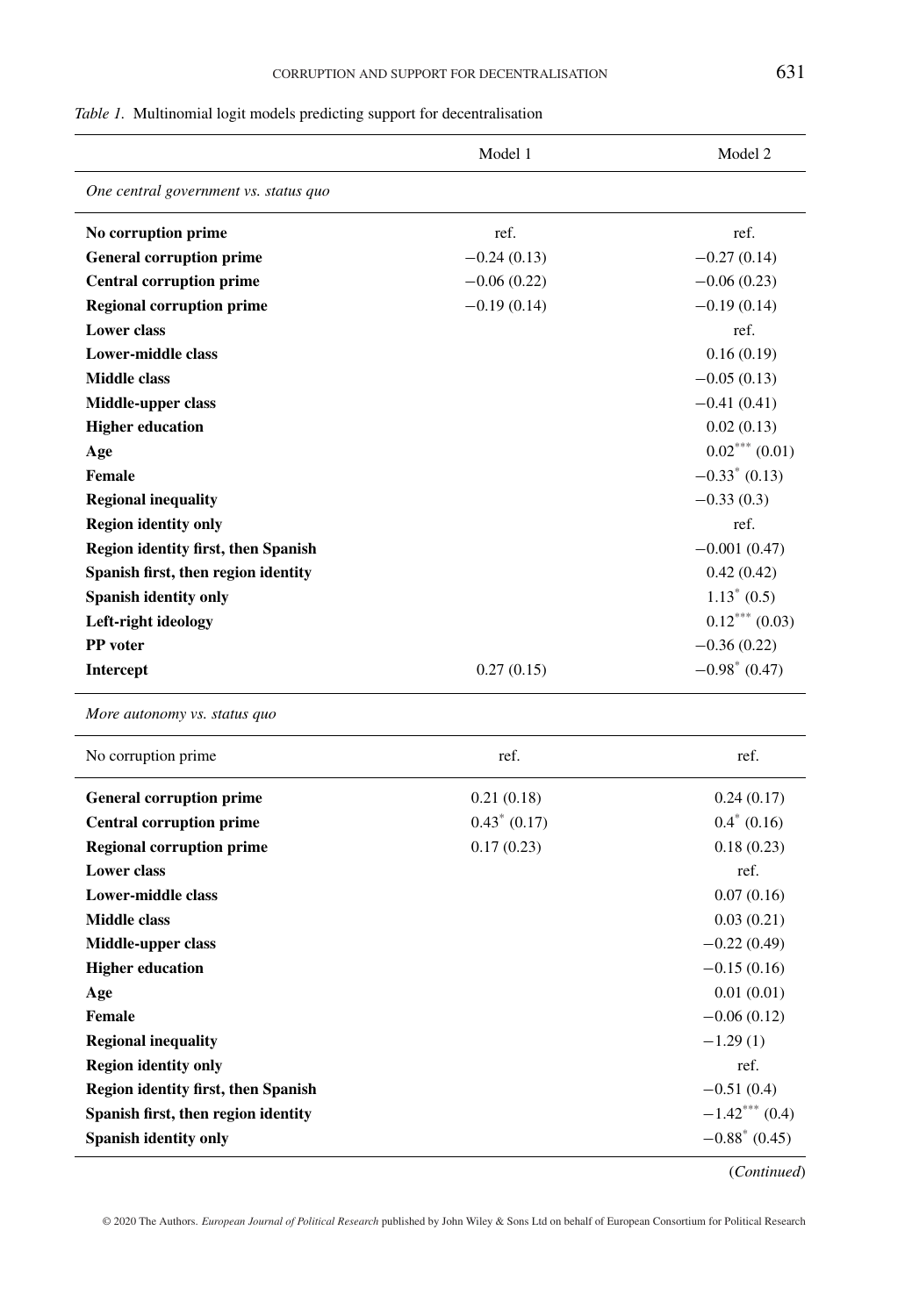*Table 1.* Continued

| More autonomy vs. status quo               |                  |                          |
|--------------------------------------------|------------------|--------------------------|
| No corruption prime                        | ref.             | ref.                     |
| Left-right ideology                        |                  | $-0.11^*$ (0.04)         |
| PP voter                                   |                  | $-0.72(0.39)$            |
| Intercept                                  | $-0.53^*$ (0.25) | 1.93(1.08)               |
| Possibility to secede vs. status quo       |                  |                          |
| No corruption prime                        | ref.             | ref.                     |
| <b>General corruption prime</b>            | $-0.05(0.1)$     | $-0.24(0.23)$            |
| <b>Central corruption prime</b>            | 0.17(0.21)       | 0.07(0.18)               |
| <b>Regional corruption prime</b>           | 0.16(0.19)       | 0.19(0.2)                |
| <b>Lower</b> class                         |                  | ref.                     |
| <b>Lower-middle class</b>                  |                  | $-0.26(0.18)$            |
| <b>Middle class</b>                        |                  | $-0.23(0.25)$            |
| Middle-upper class                         |                  | 0.03(0.39)               |
| <b>Higher education</b>                    |                  | 0.02(0.17)               |
| <b>Female</b>                              |                  | $-0.74***(0.22)$         |
| Age                                        |                  | $0.02^*$ (0.01)          |
| <b>Regional inequality</b>                 |                  | $-3.997^*(1.98)$         |
| <b>Region identity only</b>                |                  | ref.                     |
| <b>Region identity first, then Spanish</b> |                  | $-2.67***$ (0.26)        |
| Spanish first, then region identity        |                  | $-4.6***(0.37)$          |
| <b>Spanish identity</b>                    |                  | $-4.28***(0.55)$         |
| Left-right ideology                        |                  | $-0.22$ *** (0.05)       |
| PP voter                                   |                  | $-1.55(1.33)$            |
| Intercept                                  | $-0.77(0.62)$    | $6.57^{\ast\ast}$ (2.46) |
| N individuals                              | 1,507            | 1,507                    |
| N regions                                  | 19               | 19                       |
| Log-likelihood                             | $-2013.11$       | $-1649.1$                |
| <b>BIC</b>                                 | 4,114            | 3,429.9                  |

Source: Own survey experiment. Multinomial logit coefficients and standard errors clustered at the regional level between parentheses. \*\*\*  $p \le 0.001$ , \*\*  $p \le 0.01$ , \* $p \le 0.05$ .

As expected by H1, the central government corruption prime consistently and significantly increases support for granting regions more autonomy over keeping the current system in both model specifications. In contrast, neither the general nor the regional corruption primes have significant average effects. In terms of control variables, people living in regions with a GDP per capita that is significantly below the Spanish average regional-per-capita GDP (i.e. our regional inequality variable) are less likely to support granting regions the possibility to secede over the status quo. Right-wing respondents are more favourable to a unitary state, and less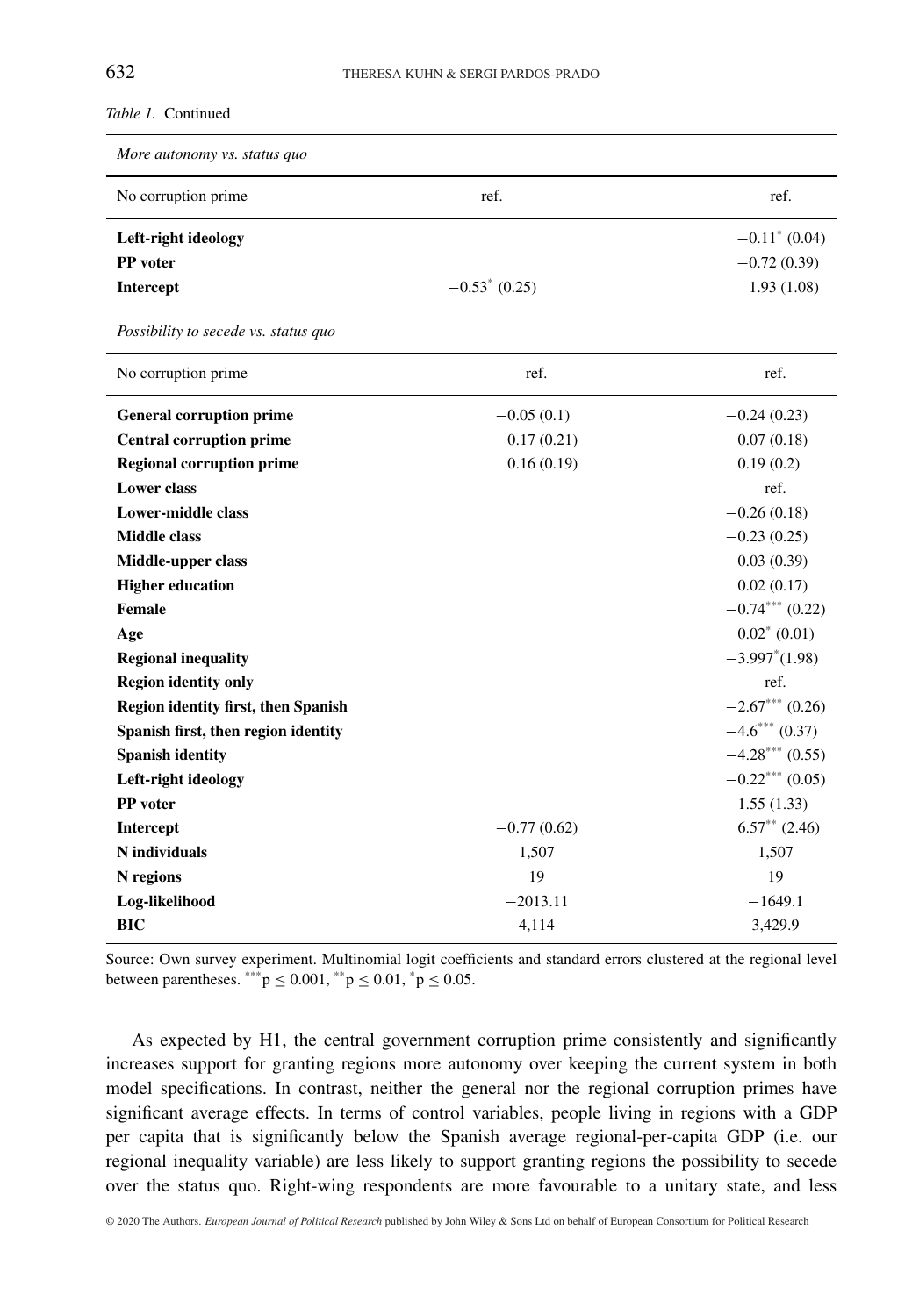

Effect central corruption prime

*Figure 1.* Probability simulations for preferences for political decentralisation.

Source: Own survey experiment. Bars refer to change in probability of having one or another preference when being exposed to central treatment condition versus control conditions, with 95 per cent confidence interval. Estimations based on 10,000 random draws of the coefficients of Model 1 in Table 1.

favourable to decentralisation and self-determination. In comparison to people with exclusive regional attachments, individuals with strong Spanish national identity are more favourable to a unitary state, and less favourable to a decentralised state and secession. Individual social class and voting for the central incumbent (PP) do not have significant effects. Overall, these results confirm the importance of theoretical frameworks based on regional economic inequality and national identity.

Figure  $1<sup>4</sup>$  depicts probability simulations illustrating the main finding in Table 1, namely, the effect of the central corruption prime on decentralisation preferences. On the basis of 10,000 random draws of Model 1 in Table 1, and compared to being in the control group, receiving our central corruption prime increases the probability of preferring more regional autonomy by 10 percentage points and increases the probability to support secession by about 5 per cent. In contrast, it decreases the probability of preferring the status quo by 15 per cent, and somewhat decreases the probability of opting for a central state.

According to Table 1, the regional corruption prime has no significant direct effect on preferences for decentralisation. However, H2 expected that information on a generalised corruption environment at the regional level (Treatment 4) should have different effects depending on the relative standing of the region. For citizens of regions above average corruption levels, it would be rational to transfer sovereignty to a central authority. But for people living in relatively low-corruption regions, it is more rational to keep the status quo rather than to share political burdens in a unified government.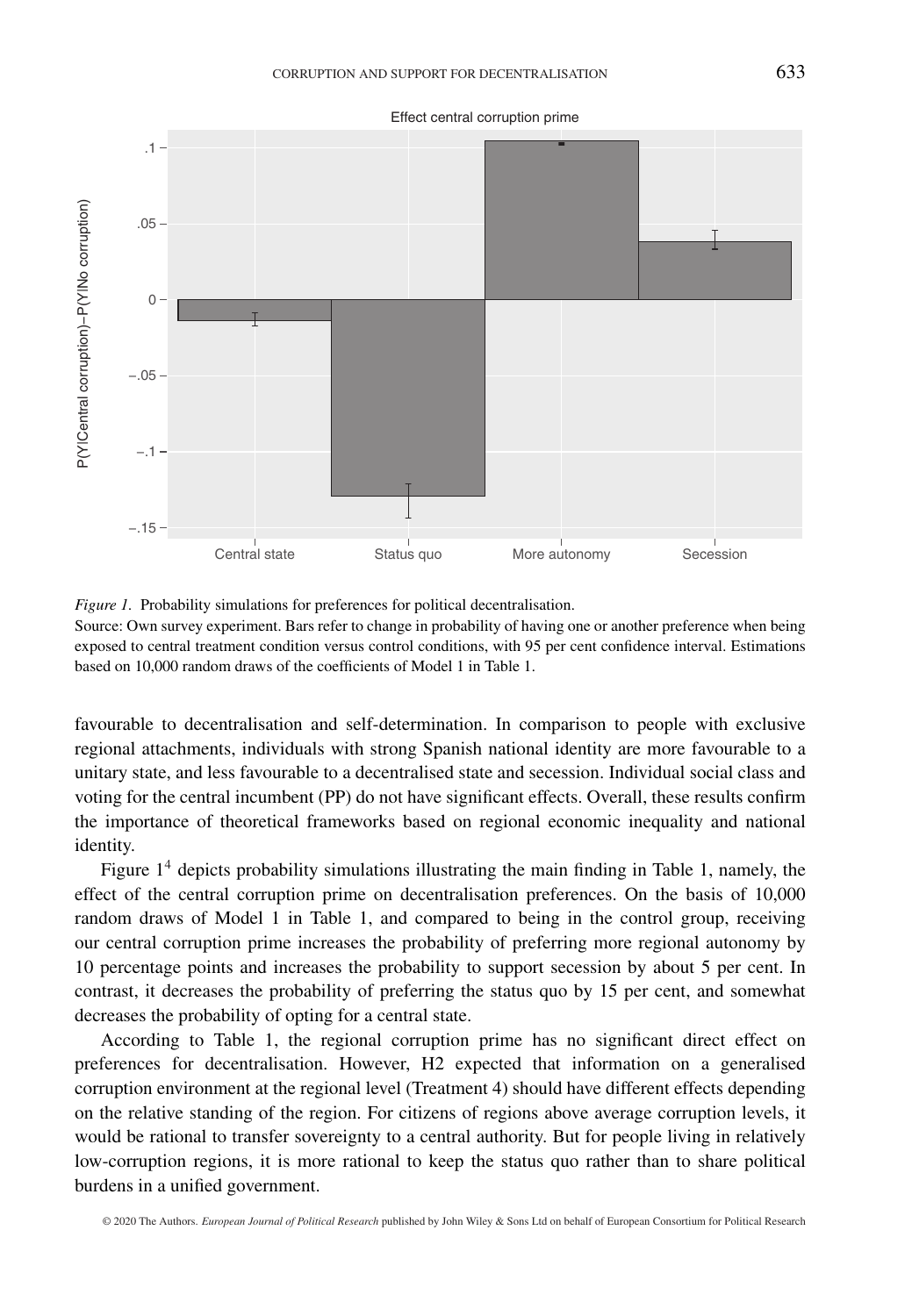| One central government vs. status quo |
|---------------------------------------|
| ref.                                  |
| $-1.22(1.11)$                         |
| $-4.54**$ (1.56)                      |
| $-3.08^{\ast\ast}$ (1.13)             |
| $-3.24$ <sup>**</sup> (1.03)          |
| .95(1.05)                             |
| $4.49**$ (1.44)                       |
| $2.89^*$ (1.18)                       |
| <b>YES</b>                            |
| $2.21^* (0.97)$                       |
| 1,502                                 |
| 17                                    |
| $-1766.36$                            |
| 3657.08                               |
|                                       |

*Table 2.* Interactions between corruption primes and relative regional corruption

Source: Own survey experiment. Multinomial logit coefficients and standard errors clustered at the regional level between parentheses. \*\*\*  $p \le 0.001$ , \*\* $p \le 0.01$ , \* $p \le 0.05$ .

To empirically test H2, we measure regional corruption levels in Spain with data from the 2013 European regional quality of government index constructed by the Quality of Government Institute (Charron et al. 2015). This index focuses on the quality of public services, impartiality and corruption at the regional level. We focus on the normalised indicator of corruption (from 0 to 100), which we recode from lower to higher corruption values. To construct a region's relative corruption position within Spain, we calculate the ratio between the corruption values of each region over the Spanish regional corruption mean. Higher values correspond to regions that are more corrupt than the average.

Table 2 reports the interactions between our experimental corruption primes and the relative corruption variable predicting preferences for recentralisation over the status quo.<sup>5</sup> As expected, the regional corruption prime increases support for recentralisation especially among citizens of highly corrupt regions. Since it is difficult to interpret the magnitude, sign and significance of log odds and interaction terms in multinomial models, Figure 2 reports the average marginal effects of our regional corruption prime on the probability to prefer a single unitary state over the status quo. In an environment where regional corruption is primed, citizens of clearly over-performing regions (i.e. with low values in the X-axis) prefer recentralisation significantly less than people living in high-corruption regions. The effects of regional corruption on the probability to prefer a single unitary state over the status quo become statistically indistinguishable from zero at higher levels of the regional corruption prime. The figure shows that the conditional effects are mainly driven by lower values in the relative corruption variable, since the effects of regional corruption become statistically indistinguishable from zero at higher levels of regional corruption.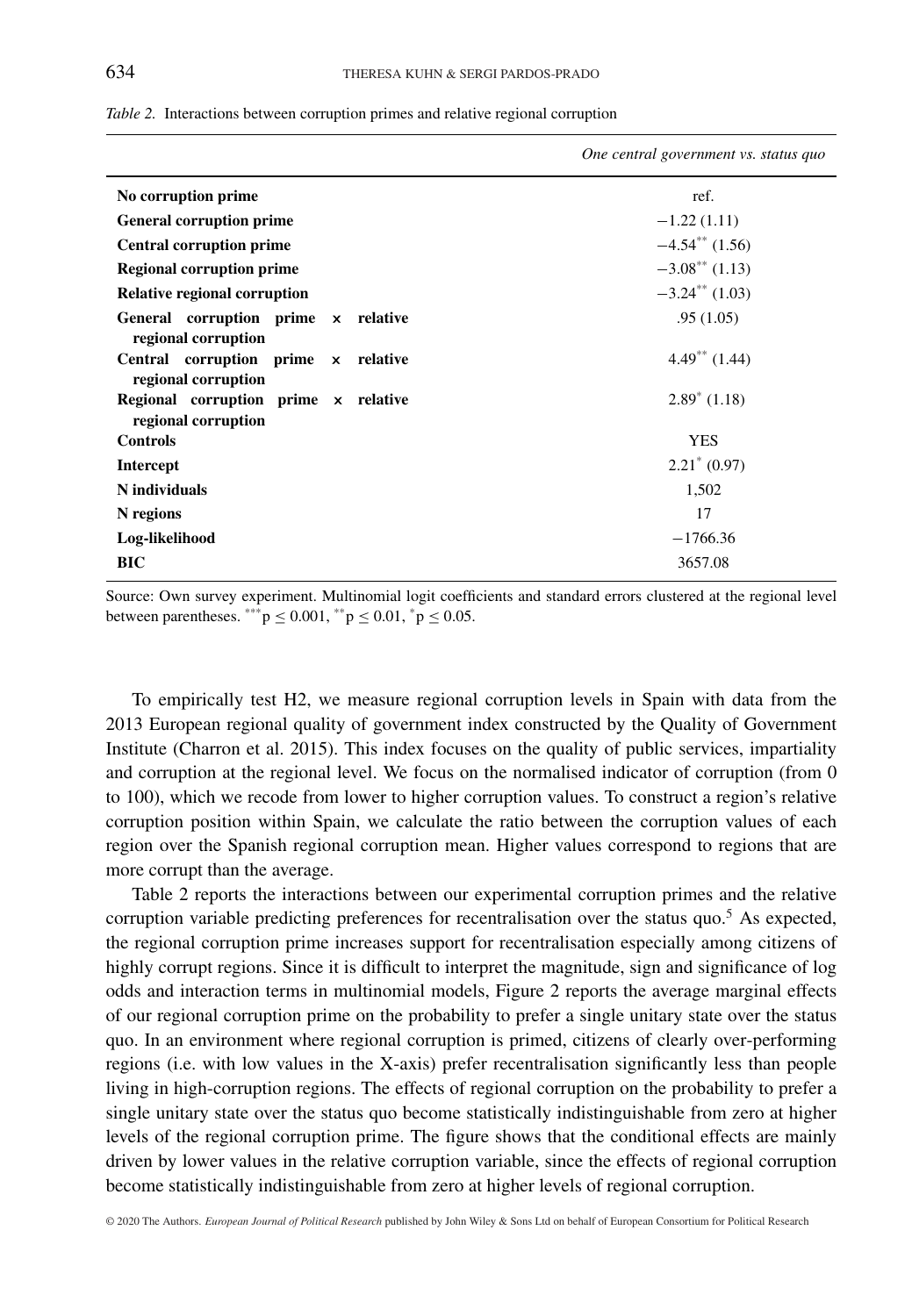Outcome: re−centralization





The results in Table 2 also unveil an unexpected significant interaction between the central corruption prime and regional corruption. In the context of double corruption pressure both at the central and regional levels, citizens also want to significantly depart from the status quo and favour a strongly centralised state. While this finding does not directly derive from a compensation framework, it is relevant to see that low government quality at all geographical levels strengthens national retrenchment and support for strong unitary states.

Our findings are in line with the compensation and benchmarking-theoretical rationales that guided H1 and H2 above. These results are at odds with theoretical frameworks based on congruence, whereby information on corruption at one level should decrease support for *all* levels of government (Bauhr & Charron 2018; Kritzinger 2003; Muñoz et al. 2011). Figures A3 and A4 in the online Appendix show that the marginal effects of our central and regional corruption treatments are broadly equivalent across different forms of national identity and partisan identification. The lack of clear heterogeneous treatment effects suggests that corruption can have pervasive effects on territorial preferences across the population and across levels of national and partisan identification. Tables A8 and A9 in the online Appendix replicate the same findings reported in this section, but include regional fixed effects. This means that our results are not driven by different conceptions and intensities of national identity in specific regions (i.e. Catalonia or the Basque Country), or by any other unobserved regional specificity.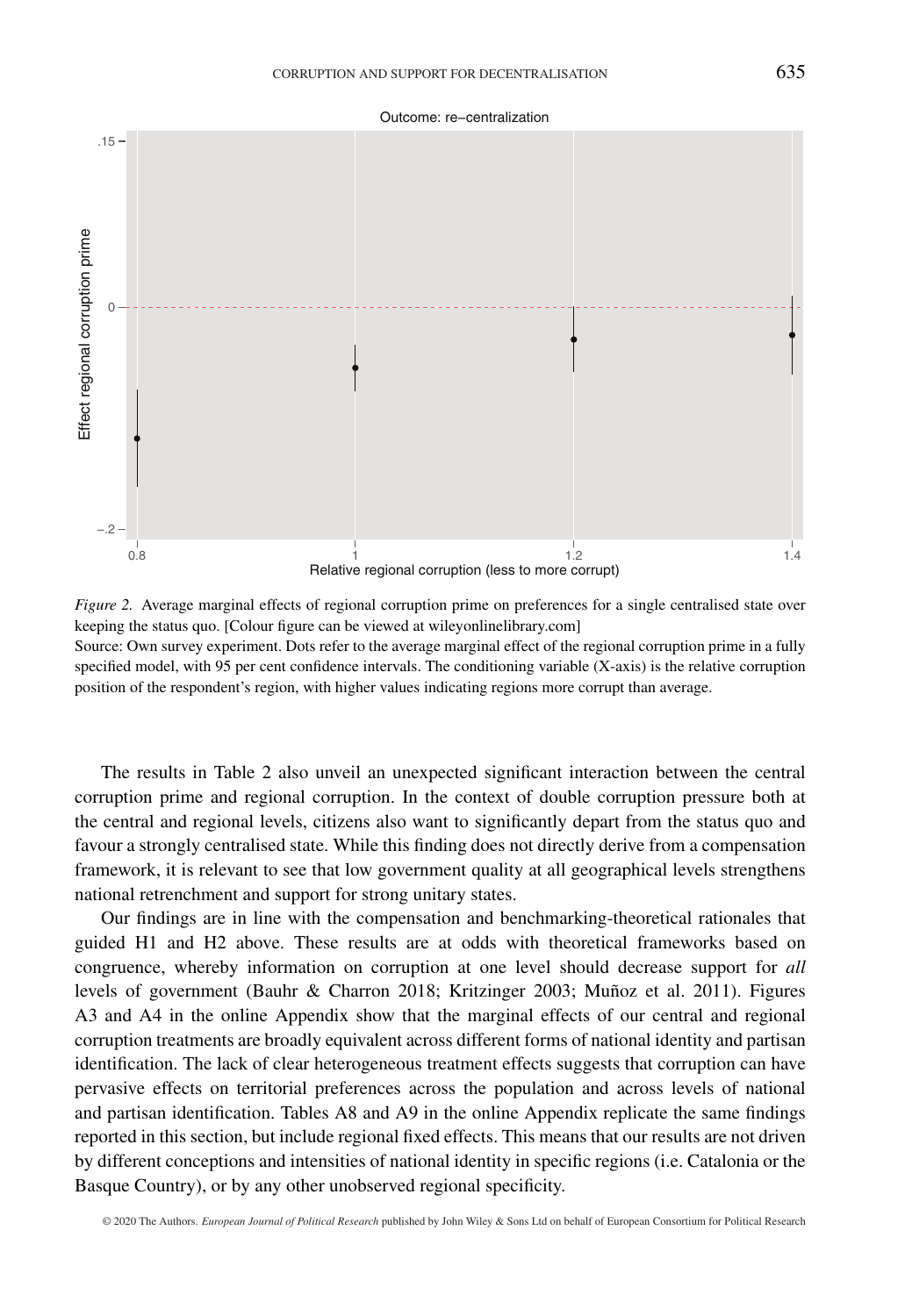## **Causal mechanisms**

The previous section has shown that central corruption increases support for decentralisation, and that regional corruption decreases support for the status quo in favour of unitary forms of government among citizens of highly corrupt regions. The results also suggest that the effects of our experimental manipulations are largely comparable across national or partisan identities, and that corruption can have consistent direct effects.

Following Hypothesis 3, corruption perception shapes decentralisation preferences due to dissatisfaction with the government rather than by changing national identity. When analysing the indirect mechanism behind our central and regional corruption primes, we conduct a mediation analysis where dissatisfaction with the national and regional government serves as mediating variables, respectively. In this section, we show that our central government corruption prime increases dissatisfaction towards that same level of government, and that this, in turn, increases preferences for political decentralisation.

We test the indirect causal mechanism using the mediation analysis method proposed by Imai et al. (2011). This method consists of three steps. Firstly, there needs to be evidence that the exogenous treatment  $T \in (0,1)$  affects the mediating variable (M), while controlling for a range of exogenous pre-treatment covariates. Secondly, there needs to be evidence that M affects the outcome (Y), still controlling for the same range of covariates. Thirdly, there should be a significant difference in the expected outcome when regressing it on the predicted values of M when  $T = 1$ , and when  $T = 0$ . The latter step is quantified through the average causal mediation effect (ACME), which is formalised as follows (Imai & Yamamoto 2010; Imai et al. 2011):

$$
\delta(T) = Y(T, M(1)) - Y(T, M(0))
$$
\n(1)

The quantity expressed in equation (1) can be interpreted as the indirect treatment effect on the outcome through the mediating variable, where Y is the outcome, T is the treatment,  $M(1)$  is the predicted value of the mediator under the treatment condition 1 and M(0) is the predicted value of the mediator under the control condition 0.

Tables 3 and 4 report the results of mediation models predicting preferences for political decentralisation. Table 3 reports the first two steps of the mediation sequence described above: the first model tests whether the treatment affects the mediator, and the second model tests whether the mediator affects the outcome. This is done for both central corruption (first two columns) and regional corruption (last two columns). Table 4 reports the last step of the mediation analysis, namely the ACME.

The first ordinary least squares (OLS) model of Table 3 shows a significant effect (p *<* 0.05) of central-level corruption (a binary variable where 1 represents the central government corruption prime, and 0 represents our control group) on the mediating variable, namely dissatisfaction with the national government's performance ('Now thinking about the Spanish government, how satisfied are you with the way it is doing its job?' 0–10 scale from extremely satisfied to extremely dissatisfied).<sup>6</sup> The second model of Table 3 validates the next step in the causal sequence, by showing a positive and highly significant effect ( $p < 0.001$ ) of dissatisfaction with the national government on preferences for decentralisation (ordered from less to more decentralisation).

The first panel of Table 4 reports the last step of the causal mediation analysis of the effects of central government corruption. The ACME statistics show significant effects in the expected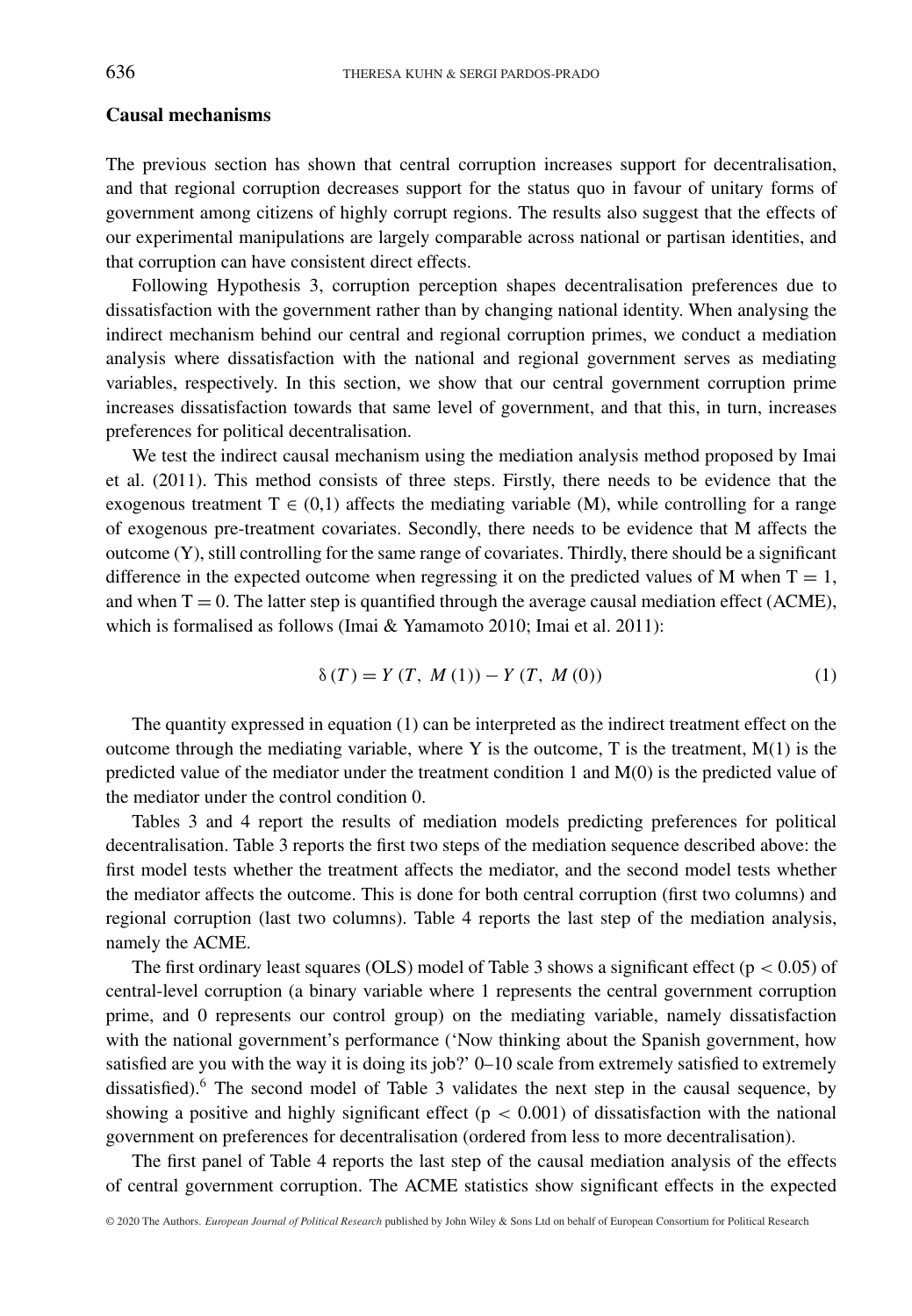|                                         |                          | National corruption               |                          | Regional corruption               |
|-----------------------------------------|--------------------------|-----------------------------------|--------------------------|-----------------------------------|
|                                         | M1: OLS; DV:<br>mediator | M2: Ordinal logit;<br>DV: outcome | M3: OLS; DV:<br>mediator | M4: Ordinal logit;<br>DV: outcome |
| Central corruption prime (vs. control)  | $0.33$ $(0.16)$          | $0.24$ $(0.12)$                   |                          |                                   |
| Dissatisfaction national government     |                          | $0.17***$ $(0.03)$                |                          |                                   |
| Regional corruption prime (vs. control) |                          |                                   | $-0.06(0.17)$            | 0.2(0.12)                         |
| Dissatisfaction regional government     |                          |                                   |                          | $-0.04(0.02)$                     |
| <b>High education</b>                   | $(61.0)$ 50.0            | 0.07(0.14)                        | 0.27(0.20)               | 0.03(0.15)                        |
| Age                                     | $-0.02**$ (0.01)         | $-0.004(0.01)$                    | 0.002(0.01)              | $-0.01(0.01)$                     |
| Female                                  | 0.06(0.16)               | 0.13(0.12)                        | $-0.01(0.17)$            | 0.07(0.12)                        |
| Intercept                               | $8.52***$ (0.33)         |                                   | $7.19***$ (0.35)         |                                   |
| $Cut-off1$                              |                          | $0.71^* (0.34)$                   |                          | $-1.03$ (0.3)                     |
| Cut-off <sub>2</sub>                    |                          | $1.94***$ (0.35)                  |                          | 0.22(0.3)                         |
| $Cut-off3$                              |                          | $3.21***$ (0.36)                  |                          | $1.35***$ (0.31)                  |
| AIC                                     |                          | 2322.68                           |                          | 2363.71                           |
|                                         | 880                      | 880                               | 885                      | 885                               |

OLS and ordinal logit coefficients, standard errors between parentheses.  ${}^{***}_{ }$  p  $\leq$  0.001;  ${}^{**}_{ }$  p  $\leq$  0.01;  ${}^{*}_{ }$  p  $\leq$  0.05. OLS and ordinal logit coefficients, standard errors between parentheses.  $^{***}$ p ≤ 0.001;  $^{**}$ p ≤ 0.01;  $^{*}$ p ≤ 0.05.

#### CORRUPTION AND SUPPORT FOR DECENTRALISATION 637

© 2020 The Authors. *European Journal of Political Research* published by John Wiley & Sons Ltd on behalf of European Consortium for Political Research

*Table 3.* Mediation effects on preferences for decentralisation

Table 3. Mediation effects on preferences for decentralisation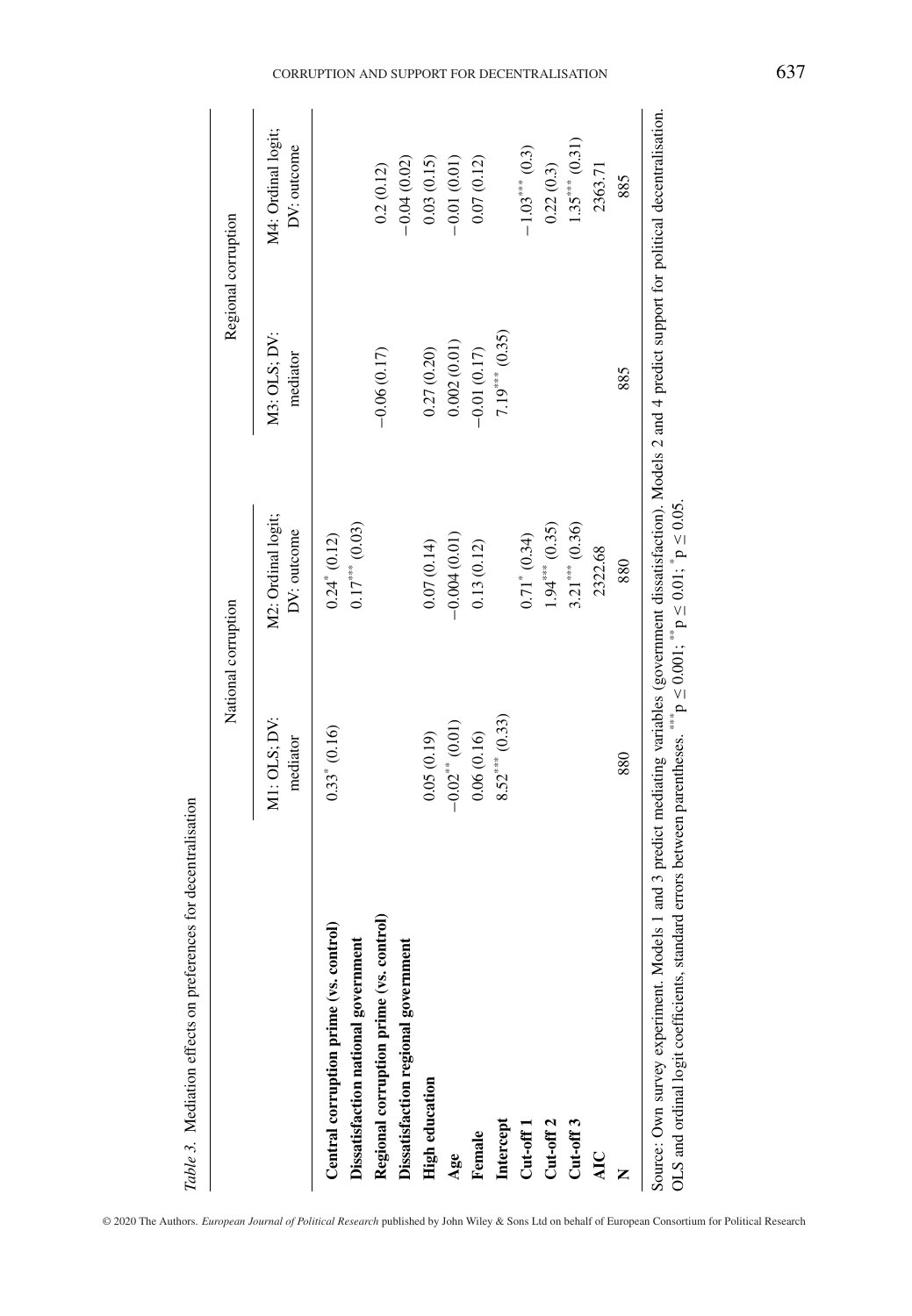|                                                                             | $\Delta P(Y =$<br>central state) | $\Delta P(Y =$<br>status quo) | $\Delta P(Y = more)$<br>autonomy) | $\Delta P(Y =$<br>secession) |  |  |  |  |  |
|-----------------------------------------------------------------------------|----------------------------------|-------------------------------|-----------------------------------|------------------------------|--|--|--|--|--|
| National government corruption via dissatisfaction with national government |                                  |                               |                                   |                              |  |  |  |  |  |
| <b>ACME</b> (treated)                                                       | $-0.01^*$                        | $-0.001$                      | $0.01*$                           | $0.01*$                      |  |  |  |  |  |
| Direct effect (treated)                                                     | $-0.05^*$                        | $-0.002$                      | $0.03*$                           | $0.03*$                      |  |  |  |  |  |
| <b>Total effect</b>                                                         | $-0.06*$                         | $-0.001$                      | $0.03*$                           | $0.04*$                      |  |  |  |  |  |
| Regional government corruption via dissatisfaction with regional government |                                  |                               |                                   |                              |  |  |  |  |  |
| <b>ACME</b> (treated)                                                       | $-0.0005$                        | $-0.00002$                    | 0.0002                            | 0.0003                       |  |  |  |  |  |
| Direct effect (treated)                                                     | $-0.05$                          | 0.0007                        | 0.02                              | 0.03                         |  |  |  |  |  |
| <b>Total effect</b>                                                         | $-0.047$                         | 0.0007                        | 0.02                              | 0.03                         |  |  |  |  |  |

*Table 4.* Average causal mediation effects predicting support for decentralisation

Source: Own survey experiment. \*\*\*  $p \le 0.001$ ; \*\*  $p \le 0.01$ ; \*  $p \le 0.05$ . Significance levels estimated via nonparametric bootstrapped methods (1,000 simulations).

direction. The central corruption prime significantly increases the probability of preferring more autonomy and the possibility for regions to secede via political dissatisfaction. By contrast, it decreases the probability of preferring a single centralised state. The indirect effects of corruption via dissatisfaction with the national government account for a third and a quarter of the total effect of corruption on preferences for decentralisation and self-determination, respectively. It is important to note that while the direct effects of central corruption on the possibility of selfdetermination were not significant in the previous section, the indirect effects are significant. Perceptions of bad national government performance are thus partly responsible for recent pushes in favour of regional self-determination. Table A5 in the online Appendix shows the sensitivity of our findings to the assumption of sequential ignorability.

The last two models of Table 3 test the effect of the regional corruption prime (vs. our control group) on dissatisfaction with the regional government, and the effect of dissatisfaction with the regional government on preferences for decentralisation. The bottom panel of Table 4 reports the ACME statistics concerning the indirect effects of regional corruption. As opposed to the analysis of national-level corruption above, Tables 3 and 4 reveal that the effect of our treatment on regional government dissatisfaction and the ACME are always far from reaching conventional levels of significance. While our analyses fully confirm H2 above by showing that information on regional corruption is moderated by relative corruption levels between regions, they cannot confirm that the mechanism goes *only* through dissatisfaction with the regional government (H3).

Tables A10 and A11 in the online Appendix report the same causal mediation analyses shown in this section, but using national identity as a mediator. The purpose of this exercise is to test whether the performance-based mechanism shown here is a genuinely distinctive driver of territorial preferences, or whether corruption can also shape territorial preferences via collective identities and nationalism. Interestingly, Tables A10 and A11 in the online Appendix show insignificant effects of central or regional corruption on national identity, and insignificant indirect effects on territorial preferences via national identity. Identity is naturally a very significant driver of decentralisation preferences on its own, but not as a result of corruption perceptions. This means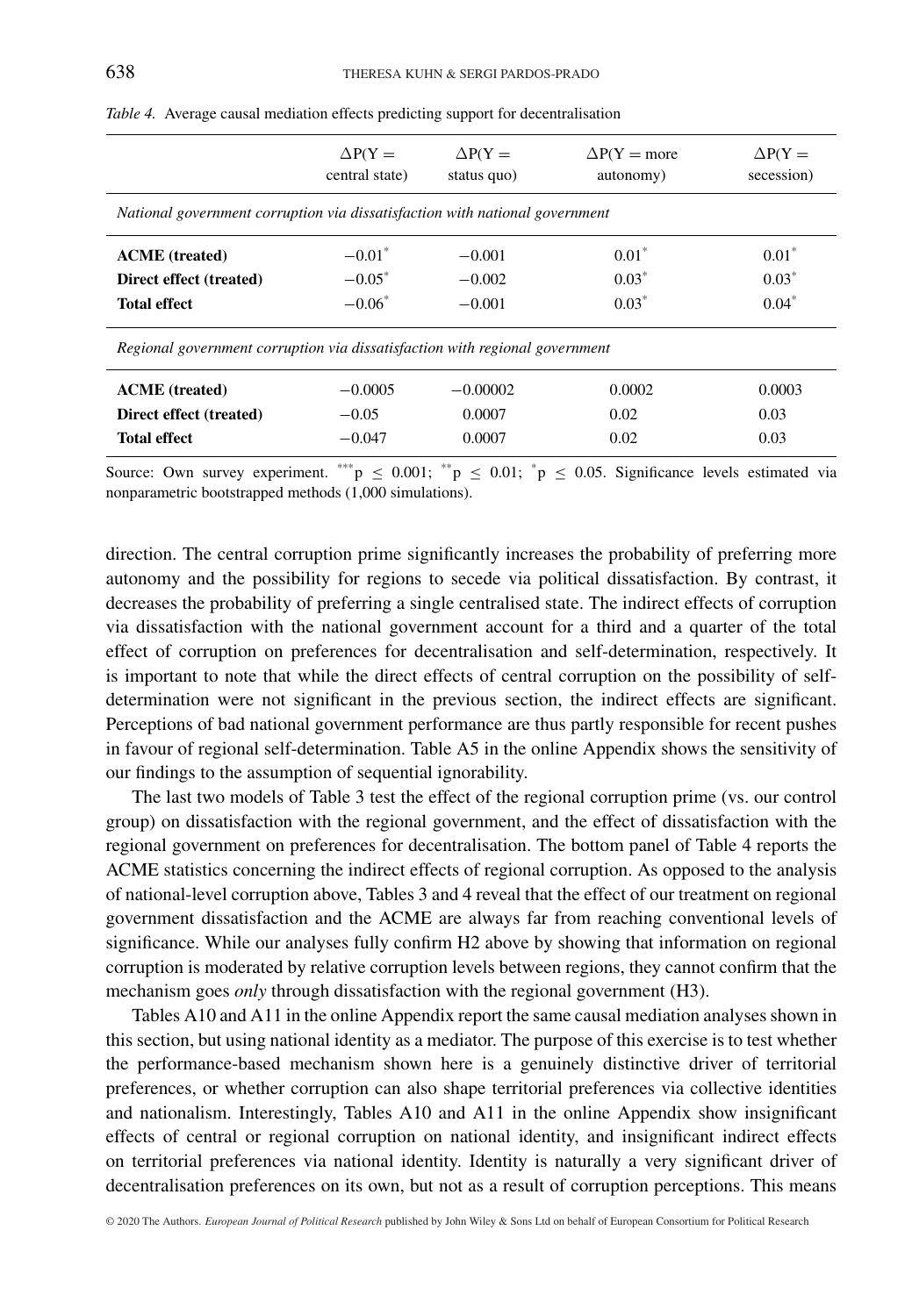that the effects of corruption documented here are a rational and performance-based reaction, and not driven or filtered by nationalism.

#### **Cross-national generalisability**

So far, we have presented findings from Spain, which could be a unique case in the link between corruption and decentralisation debates. We therefore use cross-national survey data of the 1999 EVS (see descriptive statistics in Table B1 in the online Appendix) to show that Spain is not an outlier in corruption and decentralisation, and that support for decentralisation is higher in more corrupt countries. This analysis does not aim at causally identifying the effect of any of the hypotheses above, but at showing that the main findings of our experiment can be generalised beyond our specific case study.

To the best of our knowledge, the EVS is the only survey with a high number of countries that covers support for decentralisation. The wording of our dependent variable is: 'Please tell me whether you think it would be a good thing, a bad thing, or don't you mind [to give] more power to local authorities'. We recoded this variable into a dummy where  $1 =$  good thing and  $0 =$  anything else. The EVS defines local authorities as the most salient administrative unit below the national level (i.e. regions in Spain).<sup>7</sup>

We test whether the findings of our survey experiment in Spain are externally valid by analysing to what extent corruption at the regional and national level correlates with individual support for decentralisation. To capture national corruption, we rely on the corruption perception index constructed by Transparency International, $8$  which is measured at the country level and recoded from less to more corruption.<sup>9</sup> To proxy regional corruption, we rely again on the European Regional Quality of Government index constructed by the Quality of Government Institute (Charron et al. 2015). This index is available for 206 regions in 24 European countries.

For our main experimental results to be externally valid, we should validate two findings. Firstly, national corruption should be significantly related to support for decentralisation. Secondly, regional corruption should depress preferences for decentralisation, especially among regions with relatively high corruption levels within a given country. We thus interact the raw corruption level of each region (since the argument should apply to highly corrupt regions in Europe) with its relative standing within its own country (operationalised as in the experiment above, with the ratio of regional corruption over the country average). Given that respondents are nested in regions and countries, and considering the dichotomous character of our dependent variable, we use hierarchical logit random intercept models to correct for heteroscedasticity and obtain accurate standard errors (Hox 2010).

The first model in Table 5 shows a fully specified model testing the effect of national corruption. The second model tests the effect of regional corruption. Both models control for higher education, the Erikson et al.'s (1979) social class scheme, gender and age. It also controls for national pride, political orientation (measured on a 1–10 left–right ideology scale) and a dummy variable capturing whether the respondent would vote for a party in the national government (vs. any other party) as documented by the ParlGov dataset (Döring & Manow 2019).<sup>10</sup> In terms of macro-level covariates, we control for national and regional GDP per capita,<sup>11</sup> and the political saliency of centre–periphery and territorial conflicts from the Comparative Manifesto Dataset<sup>12</sup> (Volkens et al. 2019). These covariates aim at controlling for alternative explanations identified in the previous literature, including economic, partisan and identity determinants of decentralisation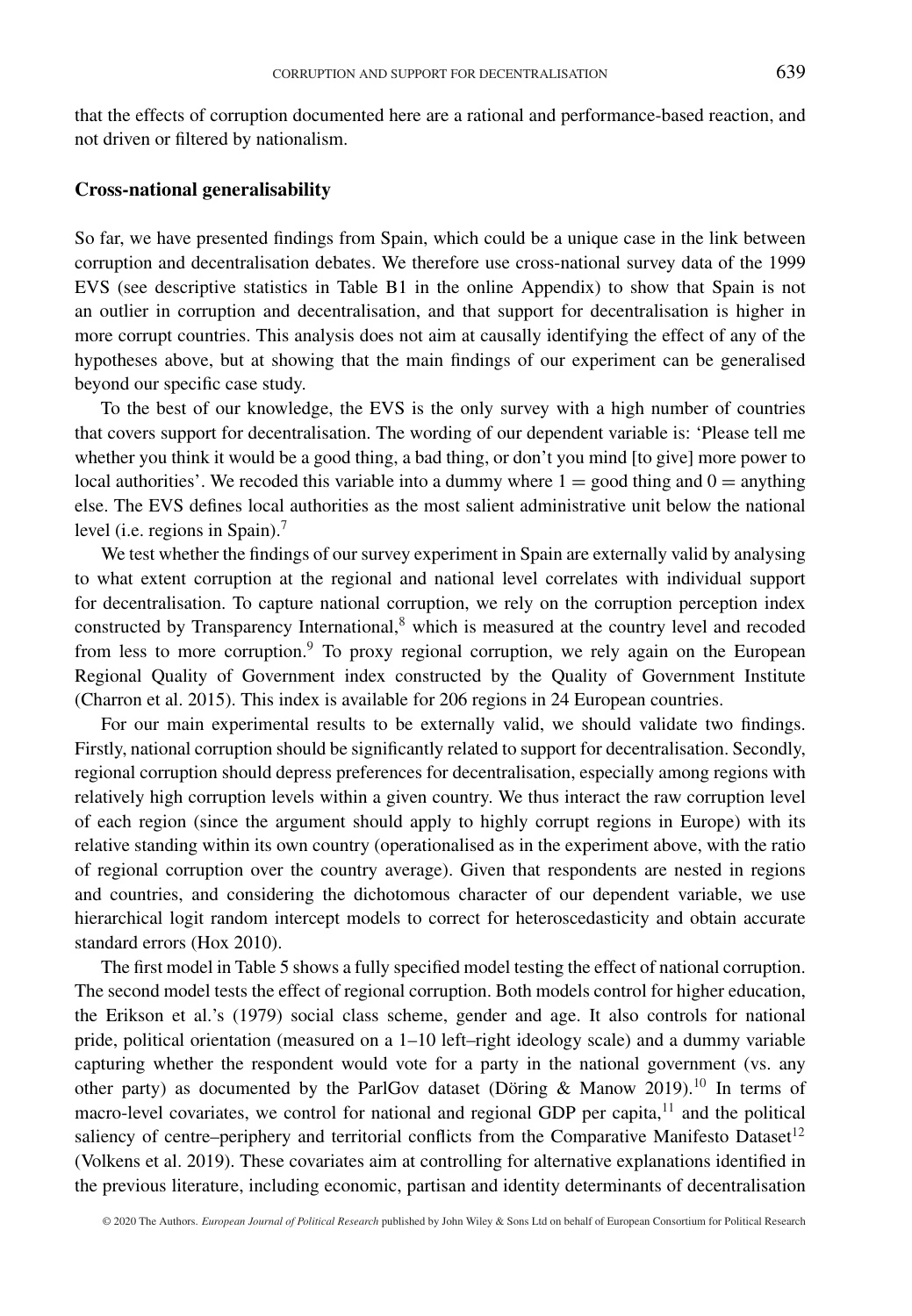| Table 5. Hierarchical logit models on support for sub-national government |  |  |  |  |
|---------------------------------------------------------------------------|--|--|--|--|
|                                                                           |  |  |  |  |

|                                                              | Model 1      | Model 2                  |
|--------------------------------------------------------------|--------------|--------------------------|
| National level of corruption                                 | $0.15***$    |                          |
|                                                              | (0.06)       |                          |
| <b>Regional level of corruption</b>                          |              | $3.28***$                |
|                                                              |              | (1.13)                   |
| Relative regional corruption level within country            | -            | $-0.07$                  |
|                                                              |              | (0.24)                   |
| Regional level of corruption x relative level within country |              | $-1.52^*$                |
|                                                              |              | (0.66)                   |
| <b>Female</b>                                                | $-0.06$      | $-0.06$                  |
|                                                              | (.04)        | (0.05)                   |
| Age                                                          | $0.01***$    | $0.01^{\ast\ast\ast}$    |
|                                                              | (0.001)      | (0.002)                  |
| <b>Higher education</b>                                      | $0.12*$      | $0.15*$                  |
|                                                              | (0.06)       | (0.07)                   |
| Service class (ref.)                                         | 干            | $\overline{\phantom{m}}$ |
| Routine non-manual                                           | 0.09         | 0.13                     |
|                                                              | (0.06)       | (0.07)                   |
| Self-employed                                                | $0.24*$      | $0.35***$                |
|                                                              | (0.1)        | (0.11)                   |
| <b>Skilled manual</b>                                        | $-0.07$      | $-0.05$                  |
|                                                              | (0.07)       | (0.08)                   |
| Semi-unskilled manual                                        | 0.08         | 0.09                     |
|                                                              | (0.07)       | (0.08)                   |
| <b>National pride</b>                                        | $0.13*$      | 0.02                     |
|                                                              | (0.06)       | (0.07)                   |
| Left-right scale                                             | $-0.01$      | $-0.01$                  |
|                                                              | (0.01)       | (0.01)                   |
| Support for incumbent party                                  | $-0.01$      | 0.04                     |
|                                                              | (0.04)       | (0.05)                   |
| Country GDP p.c. (PPP)                                       | 1.05e-13     | $-3.45e-14$              |
|                                                              | $(1.93e-13)$ | $(2.02e-13)$             |
| Salience centre-periphery                                    | $-0.13$      | $-0.05$                  |
|                                                              | (0.07)       | (0.08)                   |
| Regional GDP p.c. (PPP)                                      | 1.97e-06     | 3.52e-06                 |
|                                                              | $(3.66e-06)$ | $(7.00e-06)$             |
| <b>Intercept</b>                                             | 0.77         | $-0.8$                   |
|                                                              | (0.45)       | (0.4)                    |

(*Continued*)

© 2020 The Authors. *European Journal of Political Research* published by John Wiley & Sons Ltd on behalf of European Consortium for Political Research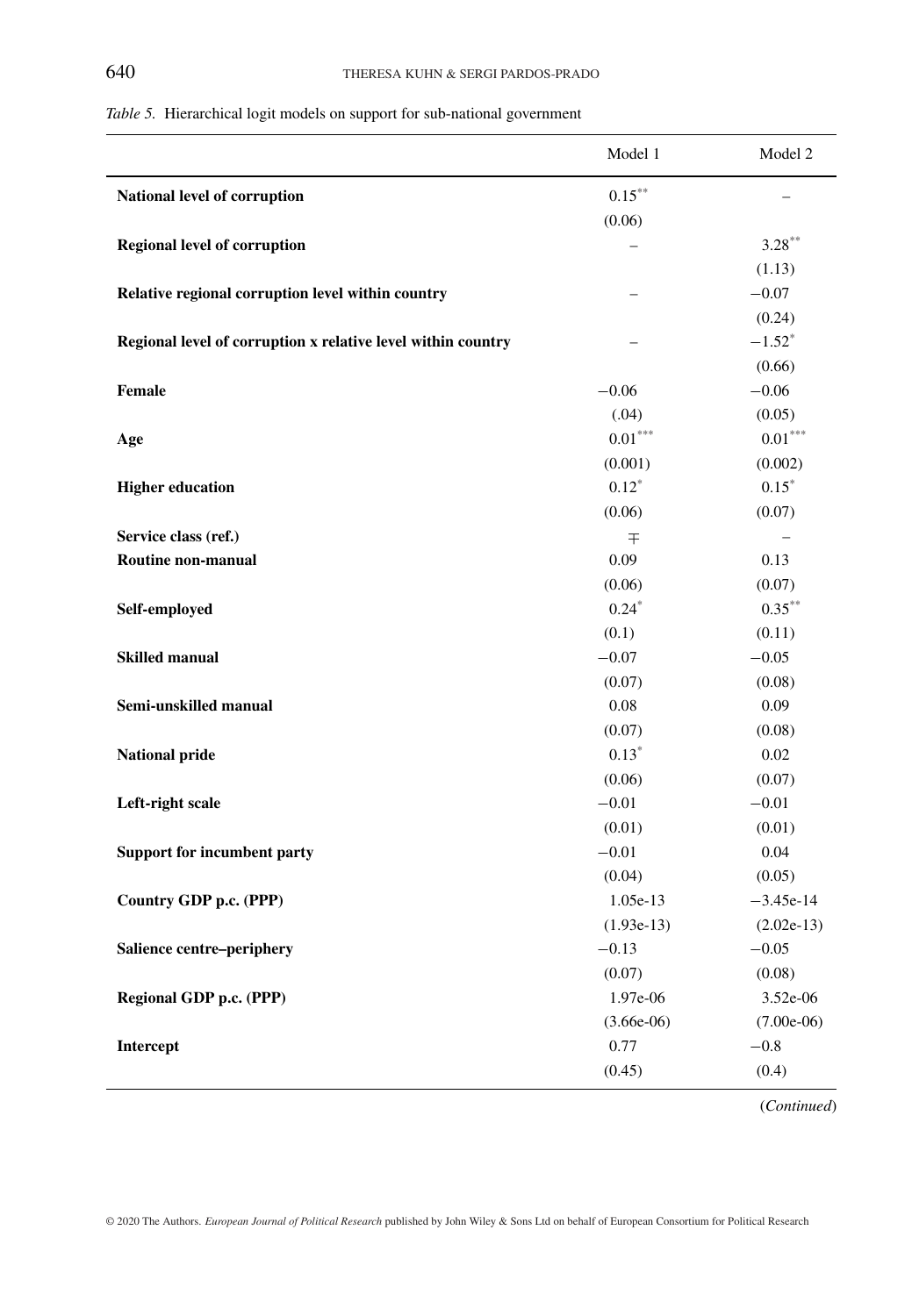|                             | Model 1     | Model 2      |
|-----------------------------|-------------|--------------|
| Country intercept variance  | $0.24***$   | $0.19*$      |
|                             | (0.08)      | (0.08)       |
| Regional intercept variance |             | $0.1***$     |
|                             |             | (0.03)       |
| N (individuals)             | 9.767       | 7,602        |
| N(countries)                | 22          | 16           |
| $N$ (regions)               |             | 136          |
| <b>Log Likelihood</b>       | $-6,419.67$ | $-4.966.995$ |
| <b>BIC</b>                  | 12,977.14   | 10,094.84    |

Source: EVS 1999, regional Quality of Government dataset, Transparency International, ParlGov, CMP, World Bank, Eurostat, OECD. Coefficients of hierarchical logit random intercept models; standard errors between parentheses. \*\*\*  $p \le 0.001$ , \*\* $p \le 0.01$ , \* $p \le 0.05$ .

preferences. Regional GDP and individual vote intention have a significant number of missing values, substantially reducing the sample size. Hence, Table B3 in the online Appendix replicates the models in Table 5 on a larger sample excluding regional GDP and vote intention. The results remain unchanged.

In line with our previous findings, the first model in Table 5 shows that national corruption is consistently associated with higher preferences for subnational power, with a highly significant (p *<* 0.01) and positive coefficient. The second model shows a negative and significant interaction term (p *<* 0.05), indicating that decentralisation preferences decrease in regions with high corruption levels and that are relatively corrupt within their own country.

To visualise the key findings in Table 5, Figure 3 plots the correlation between the Empirical Bayes estimations of country intercepts<sup>13</sup> (i.e. predicted average support for local power) and national corruption. The relationship is strong and significant. Importantly, Spain is around average on the distribution of our dependent and independent variables, which suggests that our experimental evidence is not based on an outlier. Figure 3 also plots the marginal effects of regional corruption (Y-axis) conditional on the relative position of the region vis-à-vis its country average (X-axis), on the basis of the second model in Table 5. As shown in the right graph, regional corruption levels significantly depress preferences for decentralisation especially for regions that are highly corrupt within their country. When regions over-perform in their national context even if they are corrupt, it is more rational to prefer strong local power.

#### **Conclusion**

Recent developments towards decentralisation, and in some cases, attempts of secession have sparked scholarly interest in the factors explaining individual support for decentralisation and secession. Scholars are puzzled by the reactivation of regionalism and centre–periphery conflicts. As the complexities of multilevel governance increase and as regional disparities fuel antiglobalisation backlash, the geographical locus of power has become highly disputed.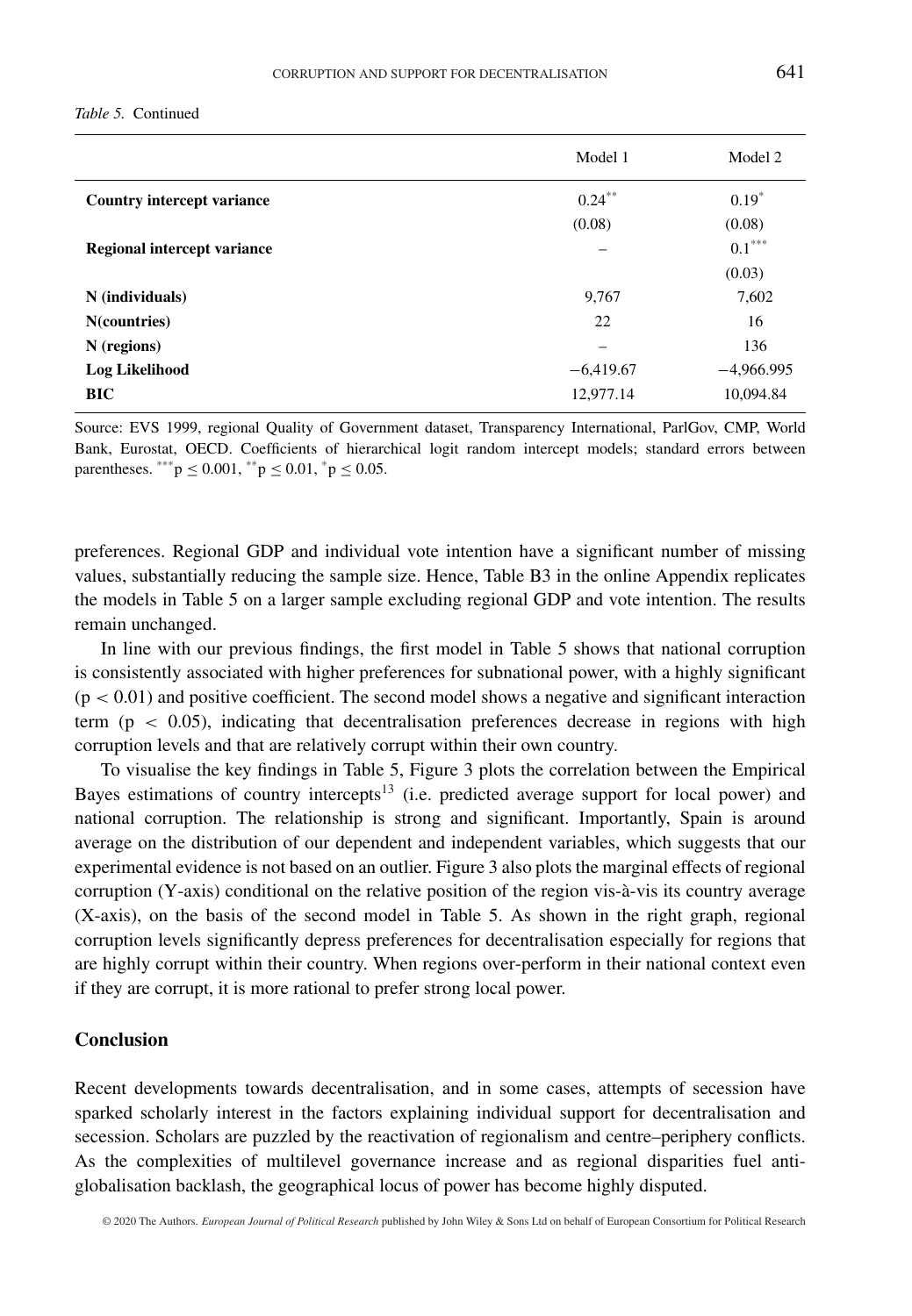

*Figure 3.* Corruption predicting average support for subnational power. [Colour figure can be viewed at wileyonlinelibrary.com] Source: EVS 1999, Transparency International, QoG, ParlGov, CMP, World Bank, Eurostat, OECD.

When studying sub-national regional conflicts, most studies have focused on 'extreme cases' – regions with striking cultural and socio-economic differences vis-à-vis the rest of the country such as Catalonia, Quebec or Flanders. By concentrating on these cases and by emphasising economic and cultural differences, extant literature has largely ignored political performance as a cause of claims for decentralisation and independence. A notable exception is the study by Guinjoan & Rodon (2014) who argue that support for decentralisation is endogenous to the quality of governance. This study uses observational data and shows that satisfaction with regional government is related to support for decentralisation.

This paper further sheds light on this understudied aspect by analysing the effect of citizens' awareness of corruption at national and regional levels of government. We have tested the internal validity of our claims via an original survey experiment in Spain, and we have confirmed their external validity using cross-national data. We find that central-level corruption directly increases support for decentralisation, and indirectly increases support for decentralisation and self-determination through dissatisfaction towards the national government. We also find that the effects of regional-level corruption depend on how high regional corruption is, and on the relative position of the region within its own country. Even in a context of regional corruption, relatively well-performing regions prefer the status quo over the potential costs of centralising power and sharing responsibility with under-performing regions. By contrast, the benefits of unitary states appear more evident in highly corrupt regions that underperform relative to their country average.

Our findings have important implications for research and policy making. Firstly, corruption of the central government spurs demand for decentralisation and even self-determination,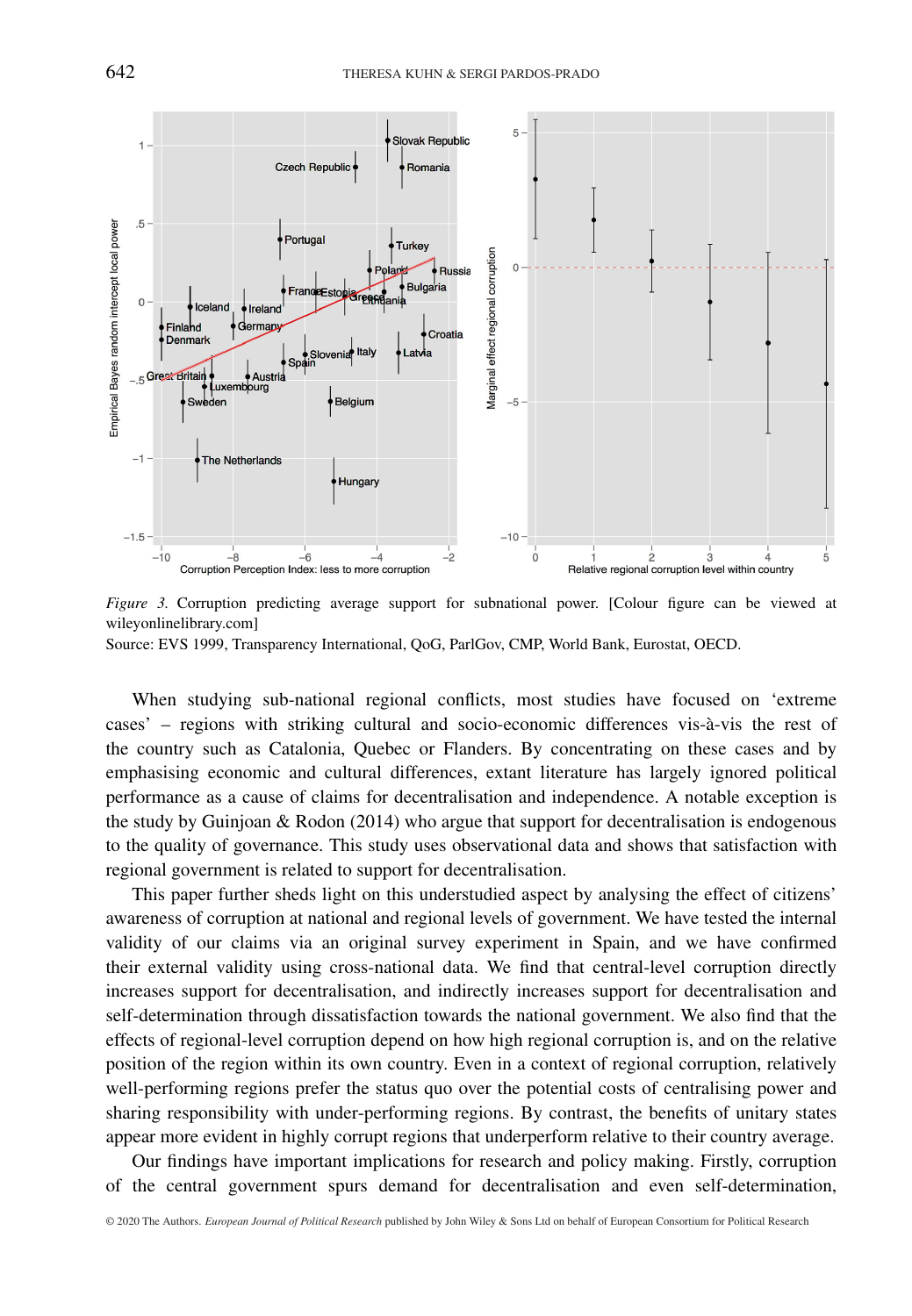independently from economic considerations, collective identity and partisan attachments. This sheds light on rapid increases of secessionist movements that have been able to mobilise citizens with different forms and intensities of national identification (Serrano 2013). This finding also shifts the analytical level from economically and culturally distinct regions to the central state that provides poor political outputs.

Secondly, we extend and confirm the compensation model of political support to subnational conflicts (Bauhr & Charron 2018; De Vries 2018; Kritzinger 2003; Muñoz et al. 2011; Rohrschneider 2002; Sánchez-Cuenca 2000). Rational benchmarking is a relevant heuristic to assess the competing advantages of proximal and salient institutional contexts like the national and the regional ones. The compensation mechanism becomes useful to understand why nationalistic backlashes occur in some regions and not in others, even in the absence of major ethnic differences. While relatively underperforming regions within their national context prefer to transfer sovereignty, relatively over-performing regions see less cost in decentralisation.

Finally, while classical macro-perspectives on decentralisation have regarded the provision of public goods as a mechanism for the emergence of modern federations (Riker 1975; Ziblatt 2004), the link had never been tested at the micro-level. From a normative perspective, this finding somewhat challenges efforts of central governments to retain power in centre–periphery conflicts: claims for decentralisation are not merely caused by utilitarianism or competing collective identities, but also seem to be a reaction to poor quality of governance at the central level.

#### **Acknowledgements**

Previous versions of this paper have been presented at the Annual Meeting of the European Political Science Association 2015, the Council for European Studies Conference 2015, the Annual Meeting of the American Political Science Association 2015 and at seminars at the Universities of Amsterdam, Manchester, Oxford, Gothenburg and ETH Zürich. We thank the anonymous reviewers for this journal for useful comments and feedback. Ander Díez, Laia Esquerrà, Isabella Rebasso and Manuel Wagner provided excellent research assistance. All remaining errors are our own.

#### **Funding**

Theresa Kuhn gratefully acknowledges funding from the Netherlands Organization for Scientific Research (VENI Grant No. 451–13-029).

#### **Online Appendix**

Additional supporting information may be found in the Online Appendix section at the end of the article.

**Table A1- Descriptive statistics survey experiment Table A2- Wording of treatment conditions Table A3- Balance tests Table A4- Ordinal logistic models predicting support for fiscal decentralisation Table A5- Sensitivity analysis for average causal mediation effects**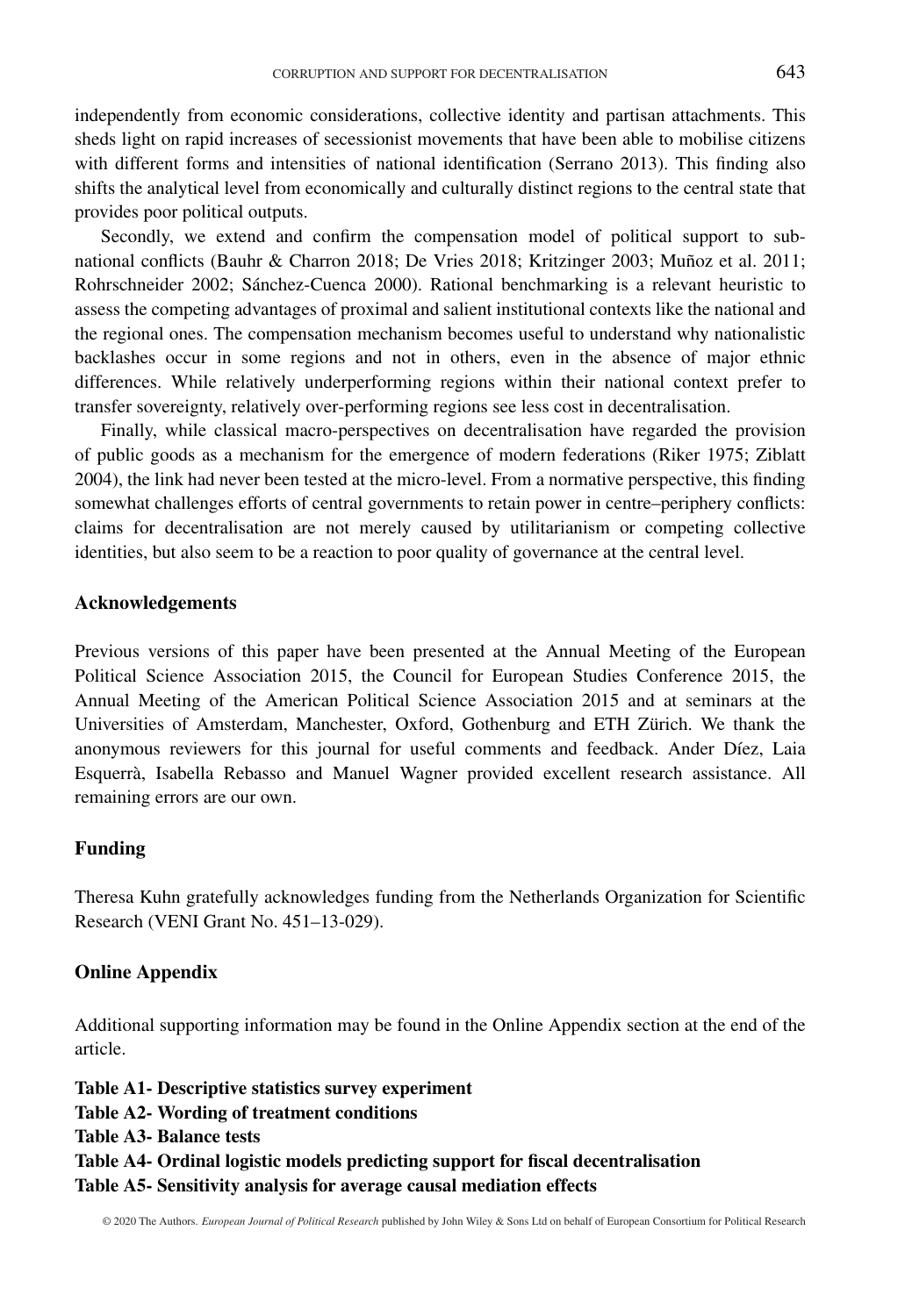**Table A6- Interactions between corruption primes and relative regional corruption**

- **Table A7- Frequency of cases across regions**
- **Table A8- Replication of Table 1 with region fixed effects**
- **Table A9- Replication of Table 2 with region fixed effects**
- **Table A10- National identity mediating preferences for decentralisation**
- **Table A11- Average causal mediation effects of national identity**
- **Table B1- Descriptive statistics**
- **Table B2- National Quality of Government predicting support for sub-national government**
- **Table B3- Hierarchical logit models predicting preferences for sub-national government excluding vote intention and regional GDP**
- **Figure A1- Distribution of treatment per region**
- **Figure A2- Distribution of decentralisation preferences per region**
- **Figure A3- Average marginal effects of corruption primes across collective identity**

**Figure A4- Average marginal effects of corruption primes across party identification**

#### **Notes**

- 1. The Autonomous Communities (*Comunidades Autonomas*) are the highest and most salient subnational level of political authority and administration in Spain. We use the terms autonomous communities and regions interchangeably.
- 2. Respondents were recruited by the international survey company Respondi: [https://www.respondi.com/en/.](https://www.respondi.com/en/) We imposed quotas for age, gender, education and region based on official statistics. In most cases, the deviations between sample and population are around 1 per cent, and they are always below 3 per cent, with the following exceptions: People with elementary education are overrepresented (6 per cent deviation), and respondents from Andalusia are underrepresented (5 per cent deviation).
- 3. It is worth noting that in the regional corruption prime, we do not refer to particular autonomous communities, but instead refer to 'politicians of different regional governments'. While referring to specific regions might have made the regional treatment stronger, doing so might also lead to bias and activate unintended cultural and social stereotypes associated with the popularity of these regions. Moreover, our benchmarking theoretical framework requires priming on corruption at the regional level in general, so that the respondent assesses the convenience of centralization depending on the situation of her own region relative to others.
- 4. We use the plotplain and plotting package written by Bischof (2017).
- 5. Table A6 in the Online Appendix shows the interaction effects on the other preference categories as well.
- 6. The 'Mediation' package in R does not support multinomial logit models, so ordered logit models are used instead. To avoid post-treatment bias, the controls are strictly exogenous: education (dummy for having a university degree), age and being female.
- 7. European Values Study (2011). EVS European Values Study 1999 Integrated Dataset. GESIS Data Archive, Cologne. ZA3811. Data file Version 3.0.0, [https://doi.org/10.4232/1.10789.](https://doi.org/10.4232/1.10789)
- 8. <http://www.transparency.org/research/cpi/overview> (04/05/2020).
- 9. Table B2 in the online Appendix replicates the main models of interest with an alternative measure of quality of national government imported from the Quality of Government dataset (Teorell et al. 2020): <https://qog.pol.gu.se/data/datadownloads/qogstandarddata> (04/05/2020).
- 10. <http://www.parlgov.org> (04/05/2020).
- 11. The national GDP per capita data are from Worldbank datasets <https://data.worldbank.org> (04/05/2020). The regional GDP per capita data refers to 2000 as no data from 1999 were available and are taken from Eurostat <https://ec.europa.eu/eurostat/web/regions/data/database> (04/05/2020), with the exception of Denmark, Hungary, Poland and Sweden where we relied on data from OECD: [http://www.oecd.org/](http://www.oecd.org/governance/regional-policy/regionalstatisticsandindicators.htm) [governance/regional-policy/regionalstatisticsandindicators.htm](http://www.oecd.org/governance/regional-policy/regionalstatisticsandindicators.htm) (04/05/2020).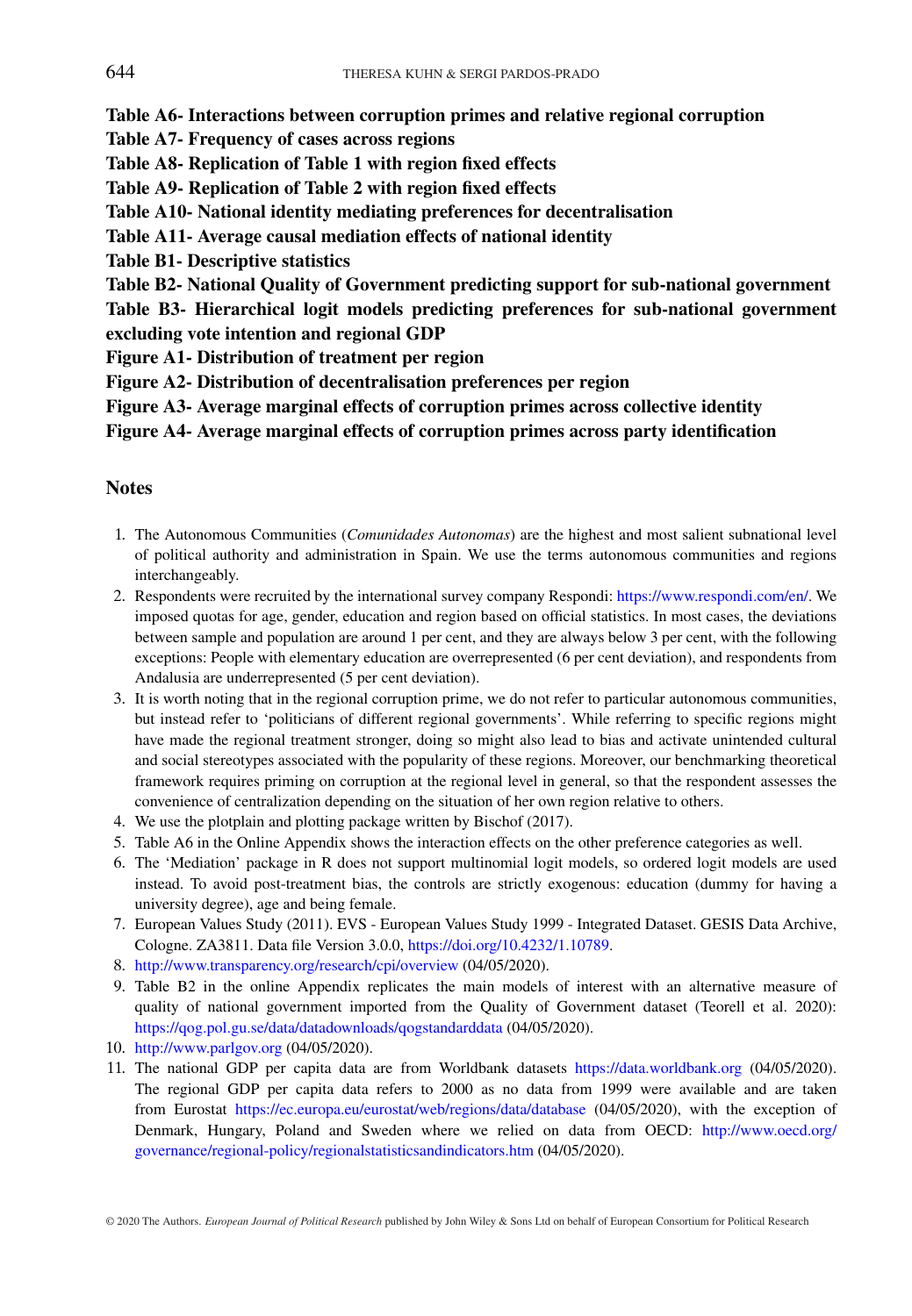- 12. This measure corresponds to the weighted average of variable 301 across the whole party system: positive mentions to federalism or decentralization of political/economic power for the last national election before the fieldwork process of the EVS 1999 in each country. We have weighted the average by the number of seats that each party obtained in that election. See <https://manifesto-project.wzb.eu> (04/05/2020).
- 13. Denoted as  $\beta_{0j}^{EB} = \omega_j \beta_{0j}^{Logit} + (1 \omega_j)y_{00}$ , where  $\beta_{0j}$  is the intercept of a given country *j*,  $y_{00}$  is the mean preference for local power across countries and  $\omega_i$  is the reliability of the outcome in a given country.

#### **References**

- Amat, F. (2012). Party competition and preferences for inter-regional redistribution in Spain. *South European Society and Politics* 17(3): 449–465.
- Anderson, C. & Goodyear-Grant, E. (2010). Why are highly informed citizens sceptical of referenda? *Electoral Studies* 29(2): 227–238.
- Anderson, C.J. & Tverdova, Y. (2003). Corruption, political allegiances, and attitudes toward government in contemporary democracies. *American Journal of Political Science* 47(1): 91–109.
- Anduiza, E., Gallego, A. & Muñoz, J. (2013). Turning a blind eye. Experimental evidence of partisan bias in attitudes toward corruption. *Comparative Political Studies* 46(12): 1664–1692.
- Balcells, L., Fernandez-Albertos, J. & Kuo, A. (2015). Preferences for inter-regional redistribution. *Comparative Political Studies* 48(10): 1318–1351.
- Bauhr, M. & Charron, N. (2018). Why support international redistribution? Corruption and Support for aid in the Eurozone. *European Union Politics* 19(2): 233–254.
- Beramendi, P. (2012). *The political geography of inequality: regions and redistribution*. Cambridge: Cambridge University Press.
- Bischof, D. (2017). New graphic schemes for stata: Plotplain and plottig. *STATA Journal* 17(3): 748-759.
- Bowler, S., Donovan, T. & Karp, J. A. (2007). Enraged or engaged? Preferences for direct citizen participation in affluent democracies. *Political Research Quarterly* 60(3): 351–362.
- Brancati, D. (2006). Decentralization: Fueling the fire or dampening the flames of ethnic conflict and secessionism?. *International Organization* 60(3): 651–685.
- Charron, N., Dijkstra, L. & Lapuente, V. (2015). Mapping the regional divide in Europe: A measure for assessing quality of government In 206 European regions. *Social Indicators Research*, 122(2): 315–346.
- Colantone, I. & Stanig, P. (2018). Global competition and Brexit. *American Political Science Review* 112(2): 201– 218.
- De Vries, C. (2018). *Euroscepticism and the future of European integration*. Oxford: Oxford University Press.
- De Vries, C. & Solaz, H. (2017). The electoral consequences of corruption. *Annual Review of Political Science* 20: 391–408.
- Döring, H. & Manow, P. (2019). *Parliaments and governments database (ParlGov): Information on parties, elections and cabinets in modern democracies*. Development version.
- Erikson, R., Goldthorpe, J.H. & Portocarero, L. (1979). Intergenerational class mobility in three western European societies: England, France and Sweden. *The British Journal of Sociology* 30(4): 415–441.
- Escobar-Lemmon, M. & Ross, AD. (2014). Does decentralization improve perceptions of accountability? Attitudinal evidence from Colombia. *American Journal of Political Science* 58(1): 175–188.
- European Values Study. (2011). EVS European Values Study 1999 Integrated Dataset. GESIS Data Archive, Cologne. ZA3811 Data file Version 3.0.0, <https://doi.org/10.4232/1.10789>
- Falleti, T. (2010). *Decentralization and subnational politics in Latin America*. Cambridge: Cambridge University Press.
- Fernández-Vázquez, P., Barberá, P. & Rivero, G. (2016). Rooting out corruption or rooting for corruption? The heterogeneous electoral consequences of scandals. *Political Science Research and Methods* 4(2): 379–397.
- Fisman, R. & Gatti, R. (2002). Decentralization and corruption: Evidence across countries. *Journal of Public Economics* 83: 325–345.
- Forsyth, M (ed) (1989). *Federalism and nationalism*. New York: St. Martin's Press.
- Golder, M. (2016). Far right parties in Europe. *Annual Review of Political Science*. 19(1): 477–497.

© 2020 The Authors. *European Journal of Political Research* published by John Wiley & Sons Ltd on behalf of European Consortium for Political Research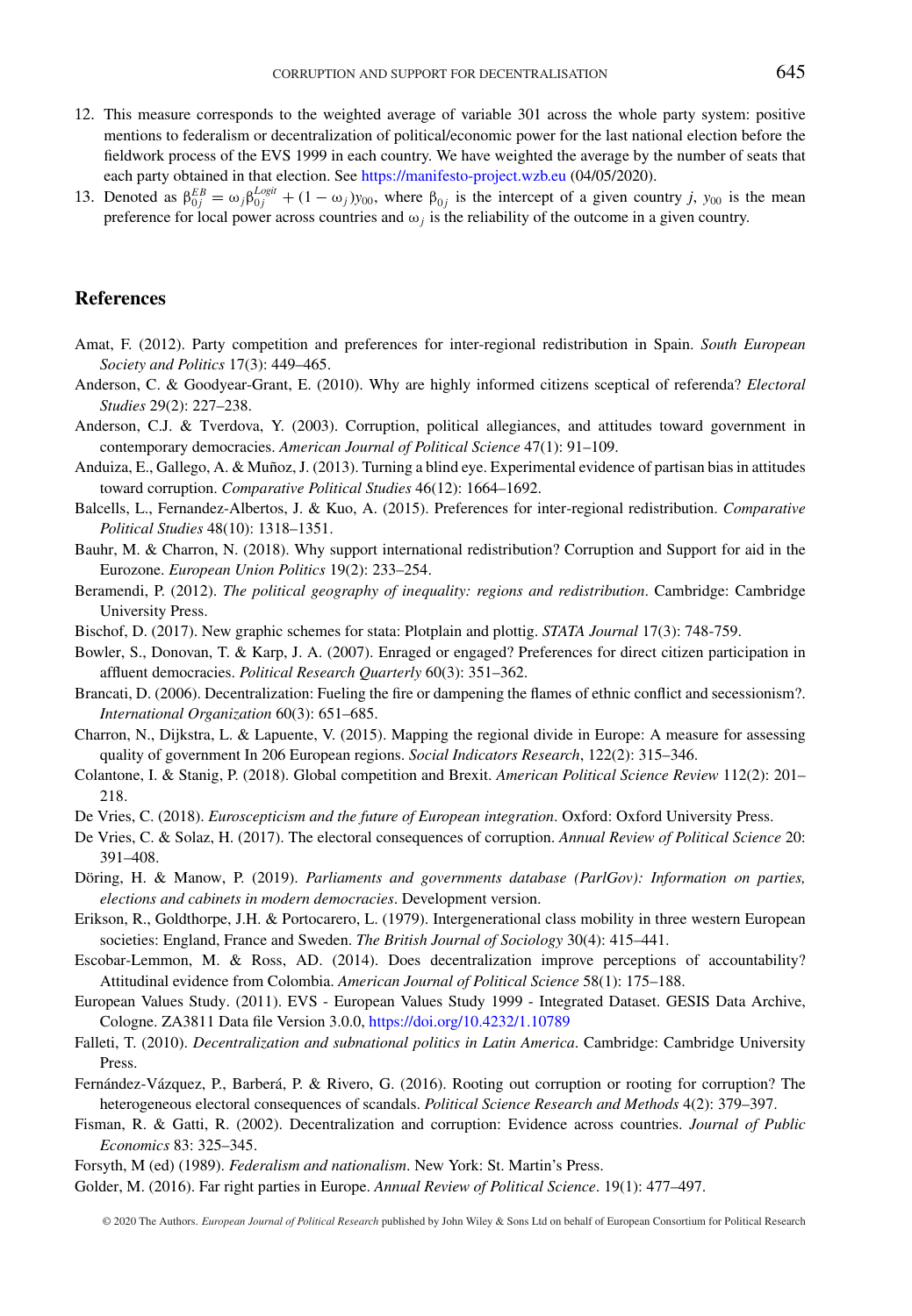- Guinjoan, M. & Rodon, T. (2014). Beyond identities: Political determinants of support for decentralization in contemporary Spain. *Regional & Federal Studies* 24(1): 21–41.
- Hakhverdian, A. & Mayne, Q. (2012). Institutional trust, education, and corruption: A micro-macro interactive approach. *Journal of Politics* 74(3): 738–750.
- Henderson, A., Jeffery, C. & Liñeira, R. (2015). National identity or national interest? Scottish, English and Welsh attitudes to the constitutional debate. *The Political Quarterly* 86(2): 265–274.
- Holmberg, S., Rothstein, B. & Nasiritousi, N. (2009). Quality of government: What you get. *Annual Review of Political Science* 12: 135–161.
- Hooghe, L. & Marks, G. (2009). Does Efficiency shape the territorial structure of government? *Annual Review of Political Science* 12: 225–241.
- Hooghe, L. & Marks, G. (2013). Beyond Federalism: Estimating and explaining the territorial structure of government. *Publius: The Journal of Federalism* 43(2): 179–204.
- Hooghe, L., Marks, G., Schakel, A., Osterkatz, S., Niedzwiecki, S. & Shair-Rosenfield, S. (2016). *Measuring regional authority: A postfunctionalist theory of governance* (Vol. 1). Oxford: Oxford University Press.
- Hox, J. (2010). *Multilevel analysis: Techniques and applications*: London: Routledge.
- Imai, K., Keele, L., Tingley, D. & Yamamoto, T. (2011). Unpacking the black box of causality: Learning about causal mechanisms from experimental and observational studies. *American Political Science Review* 105(4): 765–789.
- Imai, K. & Yamamoto, T. (2010). Causal inference with differential measurement error: Nonparametric identification and sensitivity analysis. *American Journal of Political Science* 54(2): 543–560.
- Keating, M. (2001). *Nations against the State: The New politics of nationalism in Quebec, Catalonia and Scotland*. Basingstoke: Palgrave Macmillan.
- Kritzinger, S. (2003). The influence of the nation-state on individual support for the European Union. *European Union Politics* 4(2), 219–241.
- Lederman, D., Loayza, N.V. & Soares, R.R. (2005). Accountability and corruption: Political institutions matter. *Economics & Politics* 17(1): 1–35.
- Lijphart, A. (2012). *Patterns of democracy. Government forms and performance in thirty-six countries*. 2nd ed. Yale University Press.
- Liñeira, R. & Cetra, D. (2015). The independence case in comparative perspective. *The Political Quarterly* 86(2): 257–264.
- Maio, G.R., Willis, H., Hewstone, M. & Esses, V. (2003). Intergroup attitudes and attitudes towards devolution: Field and laboratory experiments. *British Journal of Social Psychology* 42(4): 477–493.
- Marks, G., Hooghe, L. & Schakel, A.H. (2008). Patterns of regional authority. *Regional and Federal Studies* 18(2– 3): 167–181.
- Mauro, P. (1995). Corruption and growth. *The Quarterly Journal of Economics* 110(3): 681–712.
- Muñoz, J., Torcal, M. & Bonet, E. (2011). Institutional trust and multilevel government in the European Union: Congruence or compensation? *European Union Politics*, 12(4): 551–574.
- Muñoz, J. & Tormos, R. (2015). Economic expectations and support for secession in Catalonia: Between causality and rationalization. *European Political Science Review* 7(2): 315–341.
- Neudorfer, B. & Neudorfer, N. (2015). Decentralization and political corruption: Disaggregating regional authority. *Publius: The Journal of Federalism* 45(1): 24–50.
- Riker, W.H. (1975). Federalism. In F. Greenstein & N. Polsby (eds), *Handbook of political science*, 5th ed. Reading, MA: Addison-Wesley.
- Riker, W.H. (1990). Heresthetic and rhetoric in the spatial model. *Advances in the Spatial Theory of Voting* 46: 50.
- Rodden, J. (2004). Comparative federalism and decentralization: On meaning and measurement. *Comparative Politics* 36(4): 481–500.
- Rohrschneider, R. (2002). The democracy deficit and mass support for an EU-wide government. *American Journal of Political Science* 46(2): 463–475.
- Rose-Ackerman, S. (1999). *Corruption and government: Causes, consequences, and reform*. Cambridge: Cambridge University Press.
- Rothstein, Bo & Eek, D. (2009). Political corruption and social trust an experimental approach. *Rationality and Society* 21(1): 81–112.